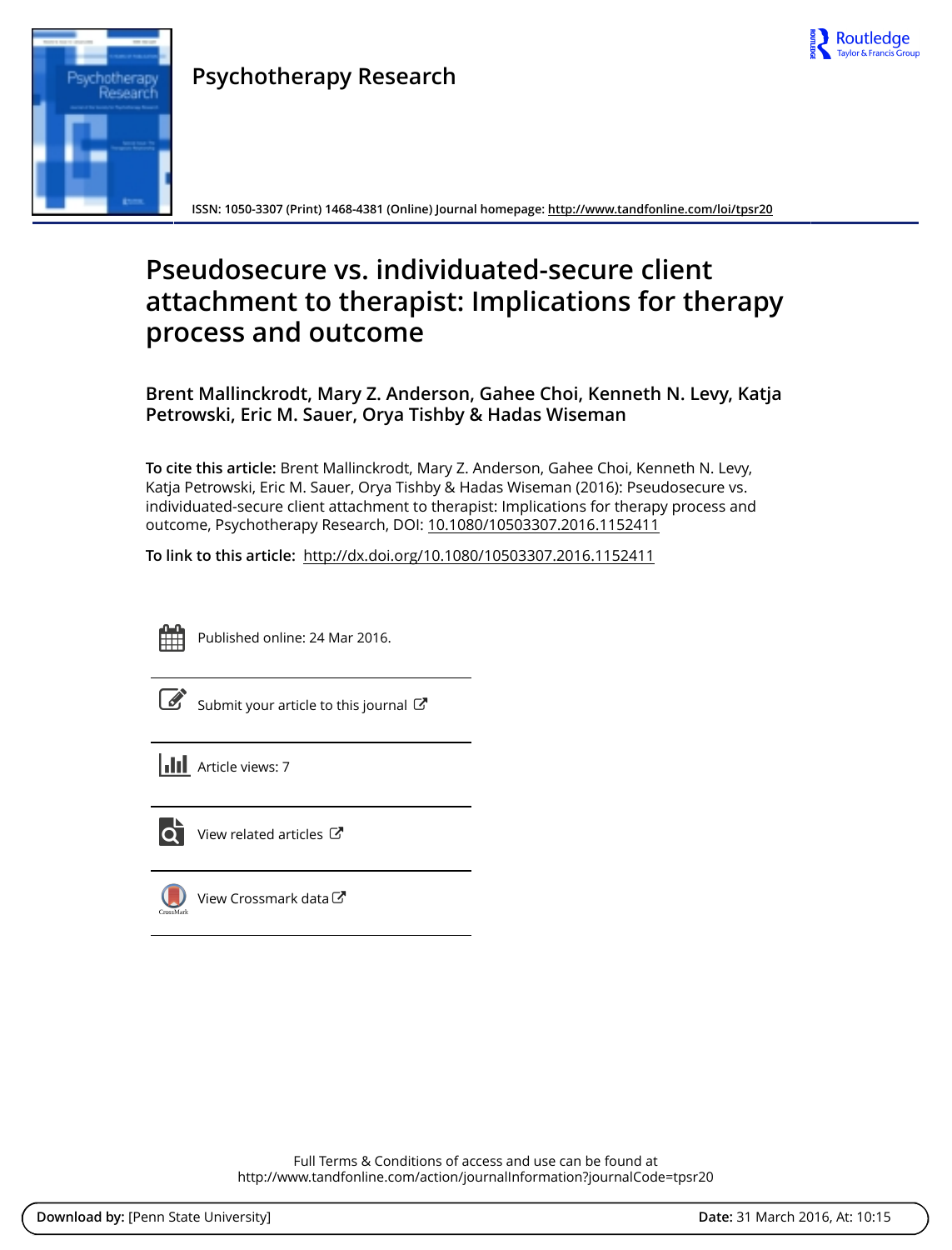### <span id="page-1-0"></span>EMPIRICAL PAPER

## Pseudosecure vs. individuated-secure client attachment to therapist: Implications for therapy process and outcome<sup>†</sup>

BRENT MALLINCKRODT<sup>1</sup>, MARY Z. ANDERSON<sup>2</sup>, GAHEE CHOI<sup>1</sup>, KENNETH N. LEVY $^3$ , KATJA PETROWSKI $^4$ , ERIC M. SAUER $^2$ , ORYA TISHBY $^5$ , & HADAS WISEMAN<sup>6</sup>

 $^1$ Department of Psychology, University of Tennessee, Knoxville, TN, 37996, USA;  $^2$ Department of Counselor Education and Counseling Psychology, Western Michigan University, Kalamazoo, MI, USA; <sup>3</sup>Department of Psychology, Pennsylvania State University, State College, PA, USA; <sup>4</sup>Department of Psychotherapy & Psychosomatic Medicine, Dresden University of Technology, Dresden, Germany; <sup>5</sup>Department of Psychology, Faculty of Social Sciences, Hebrew University, Jerusalem, Israel  $\mathfrak{S}^*$ <sup>6</sup>Department of Counseling and Human Development, University of Haifa, Haifa, Israel

(Received 19 October 2015; revised 1 February 2016; accepted 4 February 2016)

### Abstract

Objective: We differentiated two hypothesized client subtypes: (a) Pseudosecure clients have high Client Attachment to Therapist Scale (CATS) Secure and high CATS Preoccupied scores, tend to idealize their therapist, and exhibit maladaptive dependency; (b) *Individuated-secure* clients combine high Secure with low Preoccupied scores and function more autonomously. Clients who, despite insecure attachment to others, "earn" individuated-secure attachment to their therapist benefit most from therapy. Method: We examined regression suppressor effects by reanalyzing raw data from four published studies. If pseudosecure attachment is present, when covariance between CATS Secure and Preoccupied scores is removed, residual Secure scores should be significantly better predictors of process/outcome indicators than raw Secure scores. Results: Suppressor effects were observed in eight of nine analyses. Two were statistically significant. Earned individuated-secure attachment predicted improvement in interpersonal relationship symptoms, but only for clients with Avoidant pre-therapy attachment patterns. Finally, significant meta-analytic effect size estimates were obtained for CATS subscales, Secure  $r = .274$  (95% CI = .177, .366), Avoidant,  $r = -.296$  (95% CI = −.392, −193), and Preoccupied,  $r = -0.192$  (95% CI =  $-0.289$ ,  $-0.092$ ). **Conclusions:** Clients with pre-therapy Avoidant attachment who nevertheless "earn" individuated-secure attachment to their therapist appear to benefit more from therapy.

Keywords: psychotherapy relationship; client attachment to therapist; pseudosecurity; borderline personality disorder; suppressor effects

Nearly 30 years have passed since Bowlby's [\(1988\)](#page-13-0) seminal essay that described the psychotherapy relationships of adult clients as a type of attachment. Elaborating on this work, Mallinckrodt [\(2010\)](#page-14-0) described how each of the five signature features of secure child–caregiver relationships identified by Mikulincer and Shaver [\(2007\)](#page-14-0) are manifested in some, but not all psychotherapy relationships. For example, some clients (a) regard their therapist as stronger and wiser, (b) seek proximity through regular sessions and emotional engagement, (c) rely on their therapist as a safe haven in times of stress, (d) experience a sense of calming security with their therapist who serves as a secure base for exploration of troubling material and (e) experience anxiety during separations and in anticipation of termination.

A growing body of research suggests that adults in general (i.e., not only clients) who feel needy or threatened, and anticipate that their primary strategies for recruiting support from a secure attachment figure will be unsuccessful, tend to engage in one of two

<sup>†</sup> After the first author, all others contributed equally to this project.

Correspondence concerning this article should be addressed to Brent Mallinckrodt, University of Tennessee, 1404 Circle Dr., Rm. 305, Knoxville, TN, 37996. Email: [bmallinc@utk.edu](mailto:bmallinc@utk.edu)

<sup>© 2016</sup> Society for Psychotherapy Research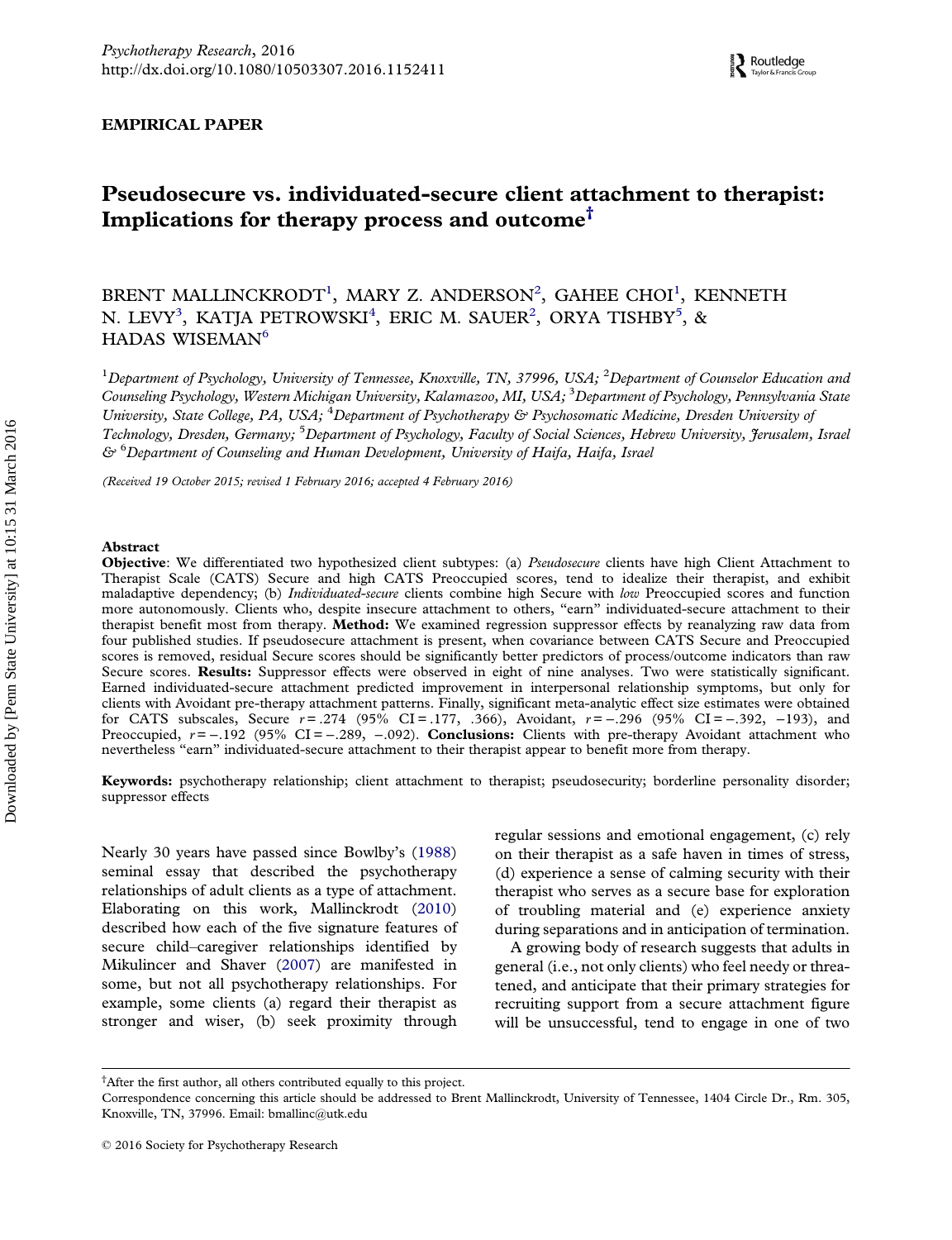<span id="page-2-0"></span>secondary strategies that have relatively stable traitlike characteristics (Mikulincer & Shaver, [2007\)](#page-14-0). Individuals with a *deactivating* secondary strategy attempt to function as independently as possible without support from others, and tend to minimize and downregulate each of the five key features of secure attachment. In contrast, individuals with a hyperactivating secondary strategy tend to intensify their bids for connection and magnify expression of each of the five key elements of secure attachment (Mikulincer & Shaver, [2007\)](#page-14-0). Research suggests that clients have a significant tendency to engage in the same secondary strategy in the psychotherapy relationship that is their preference when difficulties arise in other close relationships (Chen & Mallinckrodt, [2002](#page-13-0); Mallinckrodt & Chen, [2004](#page-14-0); Mallinckrodt, Choi, & Daly, [2015;](#page-14-0) Mallinckrodt & Jeong, [2015\)](#page-14-0).

Thus, clients with a deactivating strategy may resist emergence of all five critical secure attachment features by: (a) refusing to concede the therapist has anything valuable to offer, (b) rejecting emotional proximity through missing sessions and refusing to engage in meaningful self-disclosure, (c) acting "compulsively self-reliant" (Bowlby, [1980\)](#page-13-0) in not allowing the therapist to function as either a safe haven or (d) secure base, and (e) denying any regret or anxiety as termination nears. In contrast, clients with a hyperactivating strategy tend to: (a) see their therapist as far wiser and stronger, (b) desire very close proximity through more frequent sessions or bids for quite personal therapist disclosure to match their own deep and early disclosure, (c) manifest dependency on the therapist that goes far beyond an appropriate "safe haven," (d) have impaired ability to self-regulate anxiety coupled with desperately seeing a secure base in the therapy relationship, but experiencing only fleeting security, and (e) experience a dread of termination and high anxiety when the therapist is unavailable (Mallinckrodt, [2010\)](#page-14-0).

Based on these findings, clinical observations, and studies of clients with borderline personality features (Levy, Johnson, Clouthier, Scala, & Temes, [2015\)](#page-14-0), we believe there is an important distinction between two types of clients who—based only on selfreports, both indicate they are securely attached to their therapist. If they do genuinely perceive a secure psychotherapy attachment, no strong tendencies toward a secondary strategy of hyperactivation or deactivation should emerge. Consequently, we distinguish pseudosecure clients from individuatedsecure clients. Only the latter exhibit genuine, deeply rooted secure attachment to their therapist that lays the foundation for therapeutic change. Pseudosecurity involves significant hyperactivating tendencies, idealization of the therapist, and an emotionally intense, but superficial connection.

Levy et al. [\(2006\)](#page-14-0) discussed the concept of pseudosecurity in the context of borderline personality disorder (BPD) and attachment narratives generated by means of the Adult Attachment Interview (AAI; Main, Kaplan, & Cassidy, [1985\)](#page-14-0). They noted that a small number of patients with BPD features provided seemingly secure attachment narratives, specifically, descriptions that were emotionally contained and coherent, with clear supporting examples, and lacking in strong idealizations or derogations and/or preoccupied anger. However, these AAI attachment narratives were marked by multiple, unintegrated mental models of attachment figures, a lack of forgiveness and collaboration, and a lack of valuing of attachments shown by those with securely attached states of mind. Levy and Kelly ([2008](#page-14-0)) noted that individuals with BPD features, despite relative narrative coherence suggesting secure attachment, often describe engaging in self-destructive behaviors in response to interpersonal interactions that belie both safe haven and secure base behaviors characteristic of genuinely secure attachment. For these reasons, Levy and Kelly hypothesized that these individuals may be better characterized as pseudosecure. Levy, Beeney, Wasserman, and Clarkin ([2010](#page-14-0)) noted the difficulty in disentangling idealizations from genuinely positive alliance in clients with BPD features. Interestingly, BPD patients report alliances as strong as non-BPD patients on measures like the WAI (Levy et al., [2010;](#page-14-0) Spinhoven, Giesen-Bloo, Van Dyck, Kooiman, & Arntz, [2007](#page-14-0)). However, meta-analytic findings (Scala, Ellison, & Levy, [2014\)](#page-14-0) suggest that the alliance–outcome relationship is much weaker for clients with BPD than other clients. One possible explanation for these findings is that clients with BPD features often vacillate widely between idealization and derogations of their therapist, within and across sessions (Levy et al., [2010](#page-14-0)).

In addition, we believe that pseudosecure attachment characterizes many clients with hyperactivating tendencies, although they do not manifest strong features of BPD. It may be possible to assess pseudosecure attachment with the Client Attachment to Therapist Scale (CATS; Mallinckrodt, Gantt, & Coble, [1995](#page-14-0)). The CATS consists of three subscales which we will refer to as CATS Secure, CATS Avoidant, and CATS Preoccupied to distinguish them from other measures with similar labels. Although the CATS was not specifically designed for this purpose, the 14 items of the CATS Secure subscale appear to tap four of the five key features of secure psychotherapy relationships: (a) the counselor is regarded as stronger and wiser ("I know my counselor will understand the things that bother me"), (b) clients seek proximity and emotional connection to their counselor ("I feel that somehow things will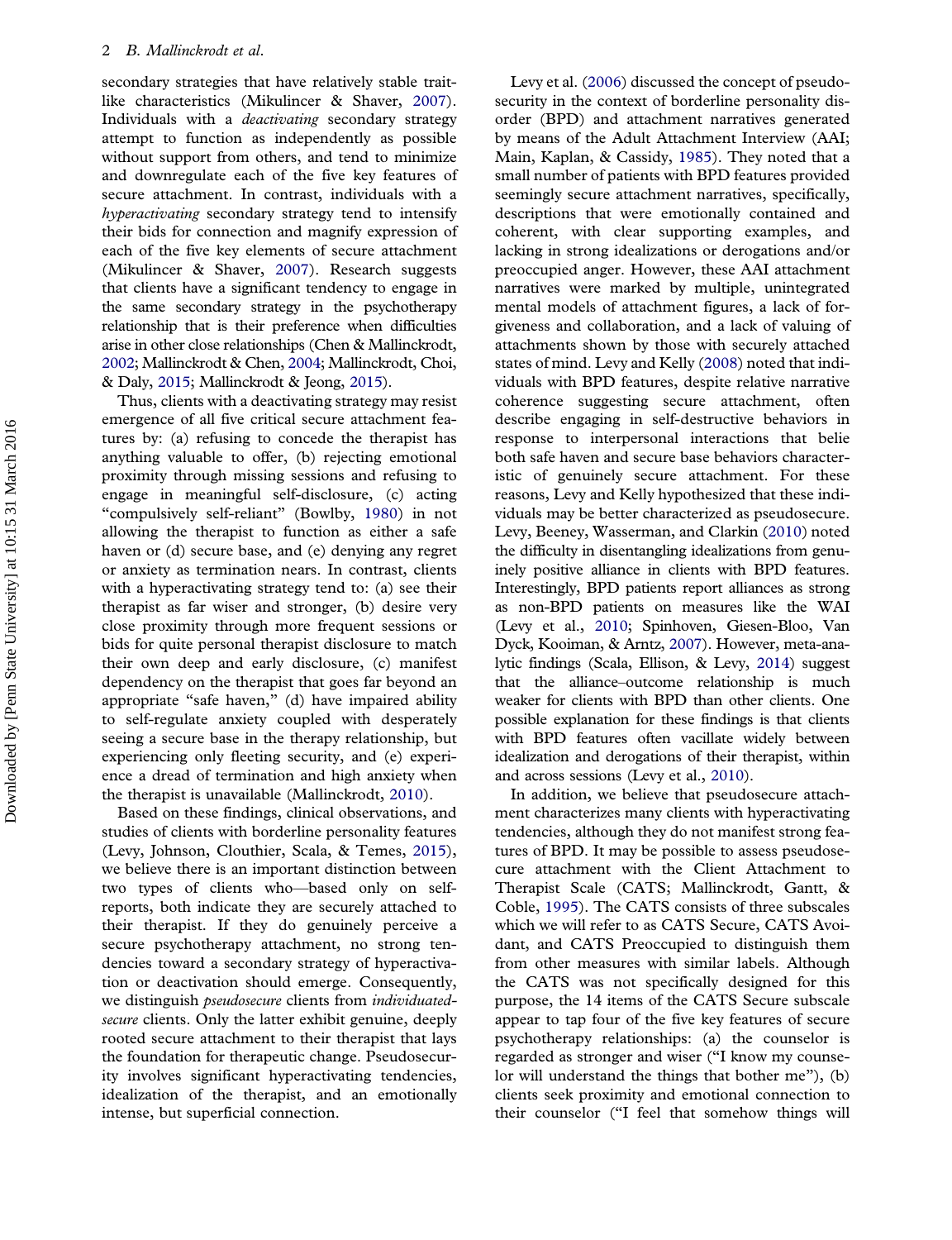<span id="page-3-0"></span>work out OK for me when I am with my counselor"), (c) clients rely upon the therapeutic relationship to provide a safe haven ("My counselor is a comforting presence to me when I am upset"), and (d) a secure base for psychological exploration ("My counselor helps me look closely at the frightening or troubling things that have happened to me"). The fifth key feature, separation anxiety, is not reflected in CATS Secure items (Mallinckrodt, [2010\)](#page-14-0).

Although the CATS subscales were derived empirically from an item pool generated by expert therapists long before Mikulincer and Shaver's ([2007\)](#page-14-0) formulation, items of the Avoidant and Preoccupied subscales appear to tap important aspects of the two secondary attachment strategies of deactivation and hyperactivation, respectively. For example, possible deactivation is captured by these items from the CATS Avoidant Subscale: "Talking over my problems with my counselor makes me feel ashamed or foolish," "My counselor wants to know more about me than I am comfortable talking about," "I suspect my counselor probably isn't honest with me" "I feel safe with my counselor" (reverse scored), "It's hard for me to trust my counselor." Possible hyperactivation may be reflected in these CATS Preoccupied items: "I wish my counselor could be with me on a daily basis," "I would like my counselor to feel closer to me," "I think about calling my counselor at home."

A recent meta-analysis reported that CATS subscales were significantly associated with client attachment and with working alliance (Mallinckrodt & Jeong, [2015](#page-14-0)). Consistent with Bowbly's concept of secure base for exploration, secure client attachment to therapist has been significantly associated with depth of client exploration in the middle stages of psychotherapy (Mallinckrodt et al., [2015](#page-14-0); Mallinckrodt, Porter, & Kivlighan, [2005](#page-14-0); Romano, Fitzpatrick, & Janzen, [2008](#page-14-0)). Thus, although for individuated-secure clients the therapist may provide a safe holding environment to explore troubling material, it is unlikely that pseudosecure clients derive the same benefit.

In practical clinical terms, we suggest that clients with pseudosecure and individuated-secure attachment to their therapist present some superficially similar features. Both types of clients initially appear to bond easily, self-disclose readily, regard their therapist in strongly positive terms, and place high value on the therapeutic relationship—all commensurate with high CATS Secure scores. However, we propose crucial differences. In contrast to clients with an individuated-secure attachment, pseudosecure attachment involves an intense dependency indicative of high CATS Preoccupied scores. This in turn results in lower likelihood of favorable therapeutic outcomes and less capacity to engage in difficult therapeutic

work, for example, deep exploration of personal material. Clients with individuated-secure attachment are defined by lower CATS Preoccupied scores, and thus higher likelihood of therapeutic improvement and greater capacity for session exploration. Both types of clients are expected to exhibit elevated selfreported scores on the CATS Secure subscale. The crucial difference is that clients with a pseudosecure pattern are highly dependent on their therapist and therefore do not make as much progress in the therapeutic work – unlike those who are individuatedsecure. We believe that the two types of clients can be distinguished by their scores on the CATS Preoccupied subscale. In line with our conjecture, some evidence suggests that CATS Secure scores are associated with client symptom improvement when analyzed separately from other CATS subscales (Sauer, Anderson, Gormley, Richmond, & Preacco, [2010\)](#page-14-0), but not when all three CATS subscales are analyzed together (Wiseman & Tishby, [2014](#page-15-0)).

The concept of pseudosecurity is important in interpersonal approaches to psychotherapy (e.g., Teyber & McClure, [2011\)](#page-15-0), which emphasize that forming a healthy, adaptive relationship with the therapist is the primary vehicle for client change. From this perspective some have argued that when the five elements of secure attachment are reliably evident in the therapy relationship, the work is near its conclusion (Mallinckrodt, [2010](#page-14-0); Mallinckrodt et al., [2015\)](#page-14-0). However, clients with an intense maladaptive attachment dependency develop only a pseudosecure attachment and thus divert this process. Clients who can overcome tendencies to recreate maladaptive relationships with their therapist, and instead forge an individuated-secure attachment have a greater likelihood of making therapeutic progress. A growing number of empirical studies suggest that increased client capacity for secure attachment (to others and to their therapist) parallels symptom improvement in psychotherapy (for a review, see Taylor, Rietzschel, Danquah, & Berry, [2015\)](#page-14-0). Following from these perspectives, an additional goal of this study was to explore the concept of earned secure attachment to therapist (ESAT). We hypothesized that clients who enter therapy with considerable attachment insecurity in their outside relationships, but nevertheless establish ("earn") an individuated-secure attachment with their therapist are likely to experience greater therapeutic gains than those who never manage to establish this type of secure attachment in therapy.

### The Current Study

We solicited archival data from all previously published studies we could identify that administered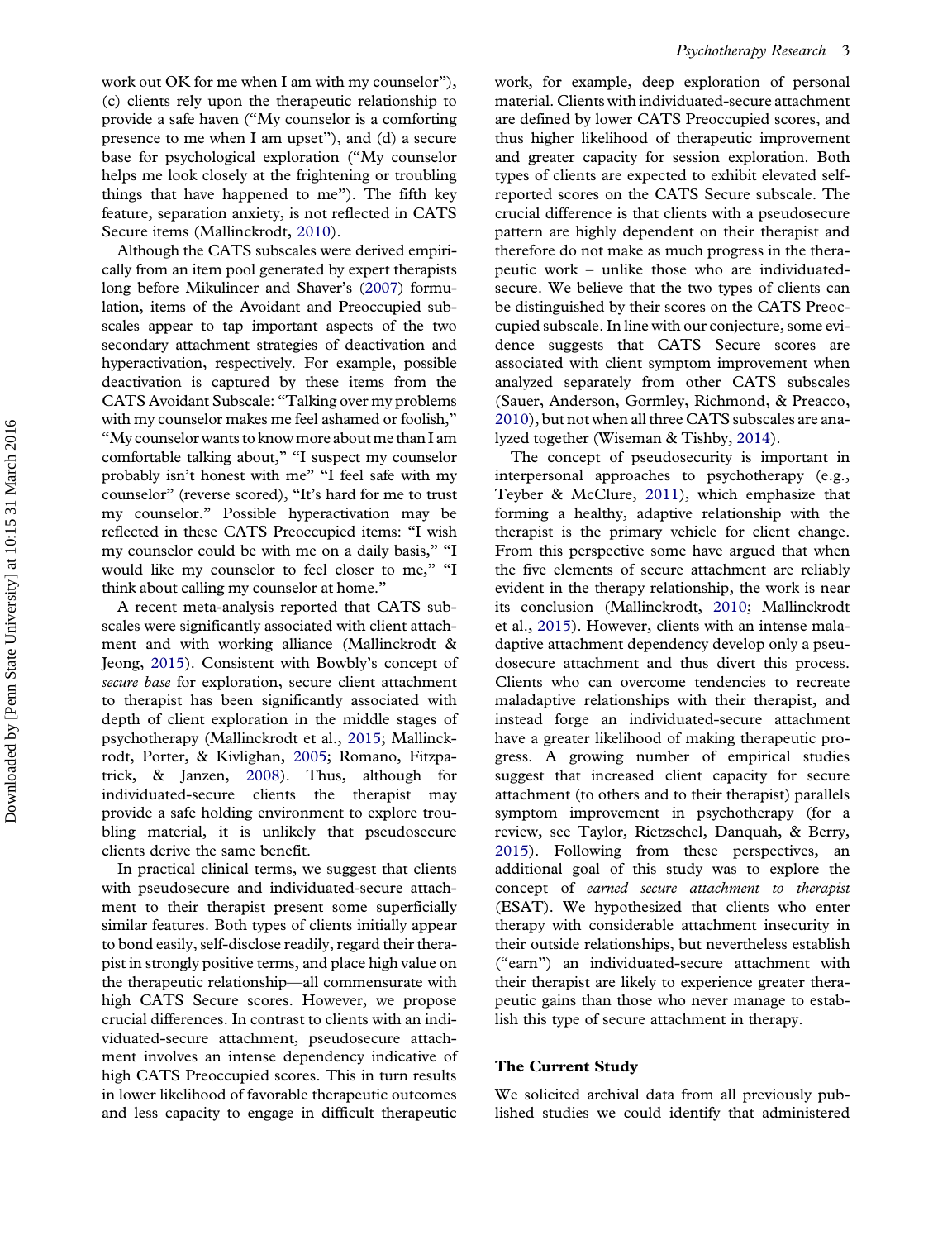<span id="page-4-0"></span>the CATS and assessed pre/post measures of symptom change in bona fide clients, or alternatively, depth of session exploration in the middle or late stages of therapy. We reasoned that pseudosecure and individuated-secure clients should differ in depth of exploration as well as therapy outcome. Furthermore, adding a process measure created an important additional opportunity to test the validity of our key constructs. Thus, the primary purpose of this study was to explore the concepts of pseudosecure attachment to therapist, individuated-secure attachment, and ESAT over the course of therapy. We examined these three hypotheses:

- (a) In predicting psychotherapy outcome measured as residual gain in pretest–posttest symptoms, CATS Preoccupied scores should act as a suppressor variable with respect to CATS Secure scores. Specifically, the variance in improvement accounted for by CATS Secure scores alone should significantly increase when CATS Preoccupied scores are included in a hierarchical multiple regression.
- (b) Pseudosecure clients explore therapeutic material less deeply than individuated-secure clients. Thus, a similar suppressor effect should be observed when the outcome variable is session exploration.
- (c) Earned individuated-secure attachment to therapist (ESAT) is defined as the difference between clients' pre-therapy levels of attachment insecurity (avoidance or anxiety), and the level of individuated-secure attachment they are able to establish with their therapist. This quantity, measured as a residual gain in attachment security with others at intake relative to secure attachment to therapist at termination will be significantly correlated with positive therapy outcomes.

The second purpose of this study was to examine the strength of association between dimensions of attachment to therapist and psychotherapy outcome. After all, the importance of pseudosecurity or any attachment-related construct hinges on the role it plays in influencing psychotherapy processes or outcomes. A second goal of this study was to shed light on this question. Although, the number of studies is small, we conducted a meta-analysis to explore how much variance in therapy outcome is accounted for by attachment to therapist, relative to other constructs such as working alliance.

### Method

### Sources of Data and Research Participants

Archival data were requested from the authors of the four previous studies we identified that used the CATS and measures of symptom change (Mallinckrodt et al., [2015;](#page-14-0) Petrowski, Pokorny, Nowacki, & Buchheim, [2013](#page-14-0); Sauer et al., [2010;](#page-14-0) Wiseman & Tishby, [2014](#page-15-0)) and a fifth study of session quality (Mallinckrodt et al., [2005](#page-14-0)). The only other study identified in Mallinckrodt and Jeong's ([2015](#page-14-0)) metaanalysis to assess outcome was Fuertes et al. ([2007](#page-13-0)), which assessed client satisfaction but not symptom change, so data from this study were not requested. The CATS is not the only self-report measure of client attachment to their therapist (cf., Parish & Eagle, [2003\)](#page-14-0), but it is the only one that has apparently been studied so far in connection with therapy outcome. (Note that observer-rated scales are also in development, Lilliengren et al., [2014\)](#page-14-0). The five studies that provided data are summarized in [Table 1.](#page-5-0) Details about procedures, therapists, and client selection are given in the original reports. We were somewhat more selective than some of the original authors in that we analyzed data only from clients who had completed at least five sessions at the time of posttest measurement, or "4–5" sessions when precise session data were not available. Clearly this is a somewhat arbitrary selection criterion, but we reasoned that in terms of outcome, process, and the psychotherapy relationship, clients who completed less than five sessions represent a different population than clients who persisted longer in treatment.

Studies of therapy in naturalistic settings must contend with client attrition and incomplete cooperation with data collection. We required CATS ratings and both intake and termination selfreports of symptoms, which further limited our selection of data. Thus, although Petrowski et al. ([2013\)](#page-14-0) collected data from 429 hospital inpatients who met with their individual therapist twice per week. Only 240 of these clients met our inclusion criteria of complete CATS and pre/post symptom self-reports, plus at least 21 days in treatment (to ensure at least five sessions). Sauer et al. ([2010](#page-14-0)) reported 50 of their clients provided termination symptom ratings, but we analyzed data only from 44 who also provided complete CATS scores, intake symptom selfreports, and had been seen for five or more sessions. Wiseman and Tishby ([2014](#page-15-0)) collected data from a total of 67 clients, with repeated measures at intake, sessions 5, 15, 28, and 32. Depending on the particular time point, 44–50 clients met our inclusion criteria from this study. Sample sizes used in the current study are given in [Table 1.](#page-5-0)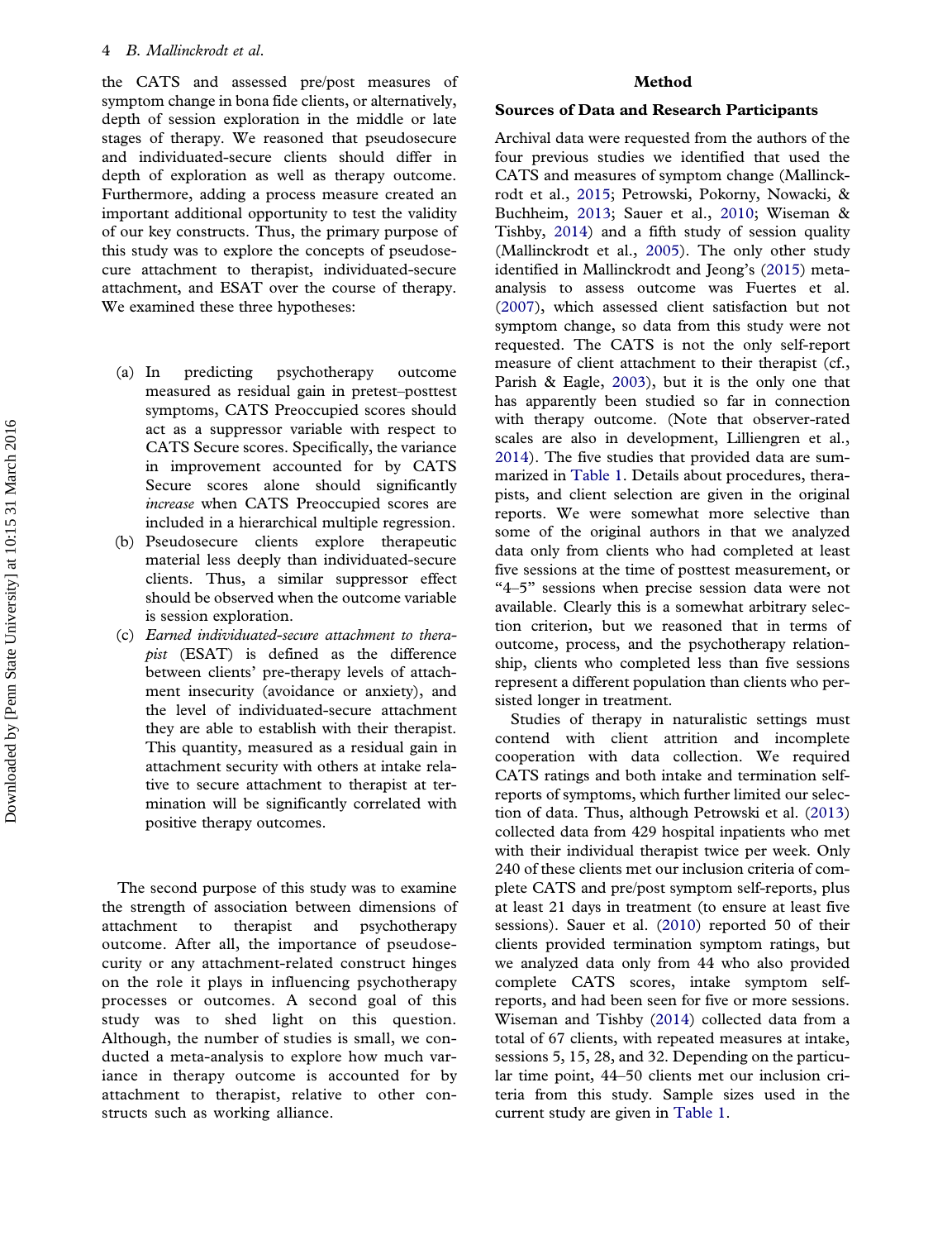<span id="page-5-0"></span>Table 1. Characteristics of component studies providing archival data.

| Study                          | $\boldsymbol{N}$    | Setting, clients, treatment, and therapists Treatment length and approach                                                                                                                                                                                                                              |                                                                                                                   | Patient/client measures and<br>schedule of data collection                                                         |
|--------------------------------|---------------------|--------------------------------------------------------------------------------------------------------------------------------------------------------------------------------------------------------------------------------------------------------------------------------------------------------|-------------------------------------------------------------------------------------------------------------------|--------------------------------------------------------------------------------------------------------------------|
| Mallinckrodt<br>et al. (2005)  | 37                  | US university counseling center clients,<br>67% women, 89% White; age, $M =$<br>27.39, $SD = 9.76$ ; seen by practicum<br>students, interns, and senior staff                                                                                                                                          | 5-8 weekly sessions. "a wide<br>range of theoretical<br>orientations"                                             | ECR, CATS, WAI, and SEO<br>collected in one survey after<br>5th session                                            |
| Mallinckrodt<br>et al. (2015)  | 47 or 34            | US university counseling center clients,<br>66% female, 85% White; age, $M =$<br>25.91, $SD = 7.99$ ; seen by 25 practicum<br>students, interns and senior staff                                                                                                                                       | Weekly sessions, strong but not ECR at intake; WAI, CATS,<br>exclusive emphasis on<br>interpersonal approaches    | OQ-45 after 5th session and<br>at termination (session 6 to<br>" $12$ or more")                                    |
| Petrowski et al.<br>(2013)     | 240 of 429          | German hospital inpatients; 75% female,<br>(ethnic identification not reported);<br>age, $M = 36.1$ , $SD = 12.40$ ; seen by 22<br>licensed therapists with doctoral or<br>medical training, 2-33 years'<br>experience $(M = 8.5$ yrs.); 41%<br>psychodynamic, 46% CBT, 14%<br>systemic/family therapy | Daily group sessions and twice<br>weekly. individual sessions.<br>All patients seen > 3 weeks,<br>$(M = 68$ days) | AAI assessments for therapists;<br>SCL-90-R/GSI at intake and<br>termination, CATS at<br>termination               |
| Sauer et al.<br>(2010)         | 44 of 97<br>clients | Two US university training clinics, 68%<br>women, 84% White; age, $M = 27.71$ ,<br>$SD = 11.39$ ; clients from community<br>and university; seen by masters and<br>doctoral level trainees                                                                                                             | Only clients who were seen for ><br>5 sessions were included (M<br>$= 7$ sessions). Approach not<br>specified     | OO-45 at intake; ECR, WAI,<br>CATS, OQ-45 after third<br>session; OO-45 at<br>termination                          |
| Wiseman and<br>Tishby $(2014)$ |                     | 44–50 of 67 Israeli university counseling center<br>clients; 69% female (ethnic<br>identification not reported); age, $M =$<br>24.89, SD not reported; seen by 27<br>therapists, 96% masters level, 63%<br>interns and 18% licensed, 5-15 years of<br>experience                                       | Weekly sessions.<br>Psychodynamic therapy                                                                         | ECR at session 28; CATS and<br>WAI at session 5, 15, and 28;<br>OQ-45 at intake, and<br>sessions 5, 15, 28, and 32 |

### Measures

Attachment to therapist. The CATS (Mallinckrodt et al., [1995\)](#page-14-0) was developed to assess the psychotherapy relationship from the perspective of attachment theory. Factor analysis identified 36 items assigned to three subscales. The CATS Secure subscale (14 items) includes items that assess clients' feeling encouraged to explore frightening or troubling material in therapy and perceptions of the therapist as a responsive, sensitive, emotionally available, and comforting presence. The CATS Avoidant subscale (12 items) assesses suspicion that the therapist is disapproving and likely to be rejecting if displeased, reluctance to make personal disclosures, and feeling threatened or humiliated in the sessions. The CATS Preoccupied subscale (10 items) assesses longing for more contact and to be "at one" with the therapist, wishing to expand the relationship beyond the bounds of therapy, and having a preoccupation with the therapist and the therapist's other clients. Clients respond using a 6-point Likert-type scale ranging from 1 (strongly disagree) to 6 (strongly agree). In the studies providing archival data, internal consistency (coefficient alpha) ranged from .73 to .94 for CATS Secure, .73 to .91 for CATS Avoidant, and

from .73 to .89 for CATS Preoccupied—with the exception of Wiseman and Tishby [\(2014\)](#page-15-0), who reported  $\alpha$  = .68 for CATS Preoccupied.

Adult attachment. The Experiences in Close Relationships (ECR; Brennan, Clark, & Shaver, [1998\)](#page-13-0) Scale contains two subscales of 18 items each. The Anxiety subscale taps fears of being abandoned by one's partner, whereas the Avoidance subscale taps fears of intimacy and emotional closeness. Respondents are instructed to complete the ECR in terms of their opinions about romantic relationships in general, not how a particular relationship is experienced at the moment. The ECR uses a 7-point Likert-type response scale ranging from 1 (*disagree* strongly) to 7 (agree strongly). Brennan et al. ([1998\)](#page-13-0) reported internal reliability (coefficient alpha) of .91 and .94, respectively, for the Anxiety and Avoidance subscales. Brennan, Shaver, and Clark ([2000\)](#page-13-0) reported retest reliabilities (3-week interval) of .70 for both subscales in a sample of college students. Evidence of validity was provided by significant correlations in samples of undergraduates with other measures of adult attachment and preferences about sexual behavior and touch (Brennan et al.,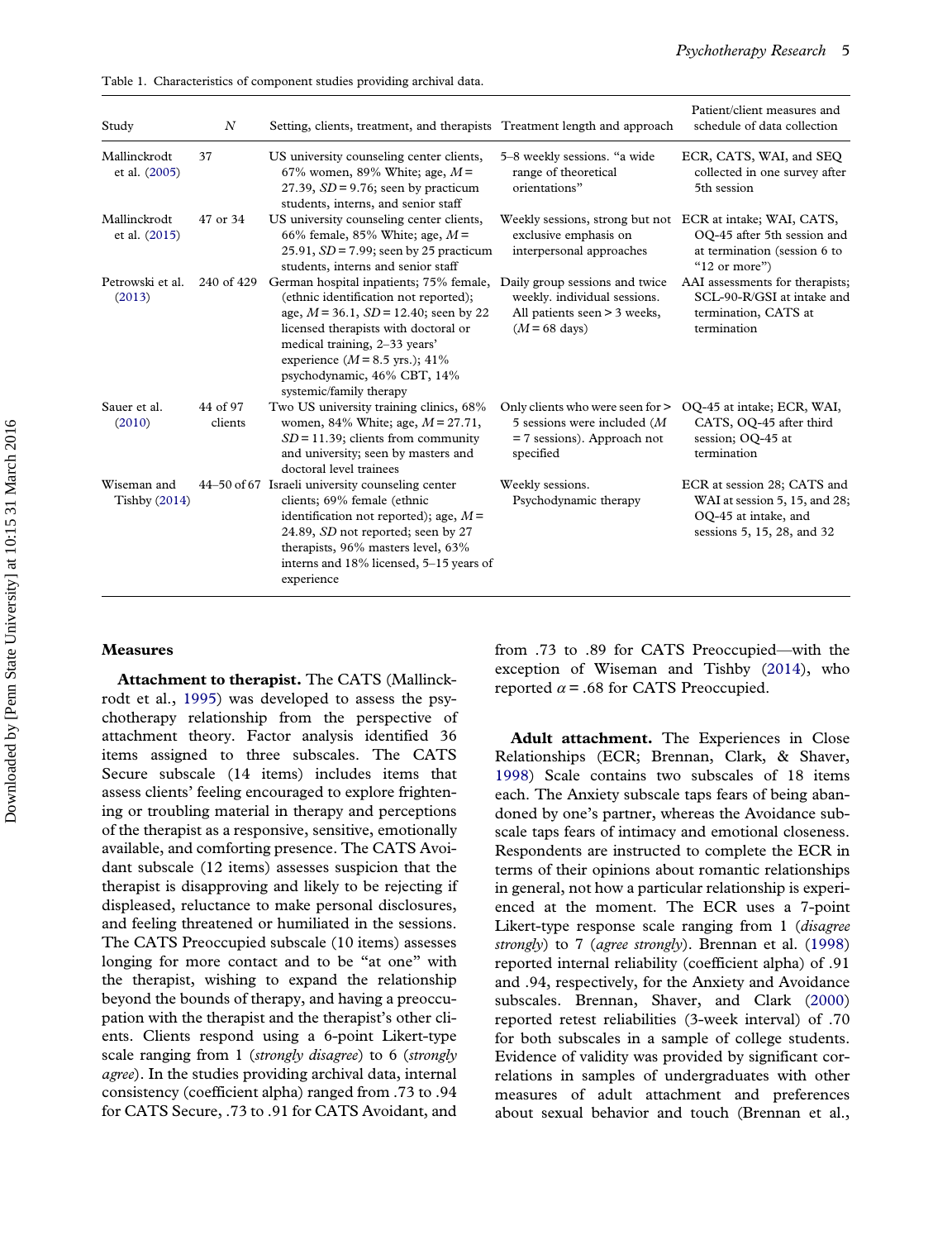<span id="page-6-0"></span>[1998\)](#page-13-0), as well as interpersonal problems (Mallinckrodt & Wei, [2005\)](#page-14-0). Internal reliability (coefficient alpha) for the archival data used in this study was .94 and .97 for the Anxiety and the Avoidance subscales, respectively.

Session exploration. The Session Evaluation Questionnaire (SEQ, Stiles & Snow, [1984a](#page-14-0), [1984b\)](#page-14-0) consists of four bipolar adjective scales in a 7-point semantic differential format. The SEQ measures clients' perceptions of a given psychotherapy session. Only 19 of the 24 items are scored to form the subscales of Depth (five items), Smoothness (five items), Positivity (five items), and Arousal (four items). Although all the items were administered, only the Depth and Smoothness data were used in our analyses. Following the procedures used by Mallinckrodt et al. ([2005](#page-14-0)) we converted Depth and Smoothness data into standardized scores and added these to form a composite index of session exploration. Higher scores indicate clients' reports of deeper and more smooth sessions. For the data used in this study, internal consistency (coefficient alpha) were .82 and .85, for the Depth and Smoothness subscales, respectively.

Therapy outcome. Petrowski et al. ([2013\)](#page-14-0) administered the German language version of the widely used Symptom Check List 90-R (Franke, [1995\)](#page-13-0), and calculated the global severity index from these 90 items recorded at intake and termination. Internal consistency reliability (coefficient alpha) was .98. Wiseman and Tishby [\(2014](#page-15-0)) used the Hebrew language adaptation (Gross et al., [2015\)](#page-13-0) of the Outcome Questionnaire-45 (OQ-45; Lambert et al., [1996\)](#page-13-0) as a measure of therapy outcome in their study. Internal consistency reliability (coefficient alpha) was .91. The English language OQ-45.2 (Lambert, [2004](#page-13-0)) was used by Mallinckrodt et al. ([2015\)](#page-14-0) and by Sauer et al. [\(2010\)](#page-14-0) to track client symptom change in their studies. The OQ-45.2 is a brief self-report instrument sensitive to changes in psychological distress over short periods of time. Items address commonly occurring problems across a wide variety of disorders and are arranged in three subscales measuring: (a) symptom distress, (b) interpersonal functioning, and (c) social role functioning. Clients use a 5-point response scale 0 (never), 1 (rarely), 2 (sometimes), 3 (frequently), and 4 (almost always). Higher values indicate more reported symptoms. Internal consistency reliability (coefficient alpha) for the total scale score ranged from .94 to .97 in the data used for this study.

### Data Analyses

Given the relationship between CATS Secure and CATS Preoccupied scores that we hypothesize, quantitative support for the pseudosecure construct would involve suppressor effects in regression analyses. To review this concept, we borrow from Maassen and Bakker ([2001\)](#page-14-0), who adapted a description given by McNemar  $(1969)$  $(1969)$  $(1969)$ . A predictor X and criterion Y share certain common elements (to use McNemar's term). Of course,  $X$  also typically contains many irrelevant elements for predicting Y, and thus the zero-order squared correlation between  $X_1$ and  $Y(r_{y1}^2)$  will be < 1. Typically, in hierarchical multiple regression analyses when an additional predictor  $X_2$  is added at a later step, the regression coefficient of a variable  $X_1$  that has already been in the analyses is reduced in absolute value after the addition of  $X_2$ (to the extent that a new predictor  $X_2$  shares variance with both the criterion Y and the previous predictor  $X_1$ ). Thus, typically  $b_{y1.2} < b_{y1}$ . However, one scenario in which a second predictor  $X_2$  serves as a suppressor variable occurs when  $X_2$  shares elements in common with  $X_1$  that are irrelevant for predicting Y. Although  $X_2$  may share no significant variance with Y, seemingly paradoxically, in hierarchical regression analyses when  $X_2$  is added at a later step to join  $X_1$ , the regression coefficient for  $X_1$  predicting Y increases in the subsequent step as a result of the addition of  $X_2$ , that is,  $b_{y1.2} > b_{y1}$ . Conceptually, the addition of  $X_2$  "purifies"  $X_1$  as a predictor by partialling out some of the irrelevant elements that  $X_1$  does not share with Y. With both variables in the analysis, the regression weights in predicting  $Y(b_{v1.2}$  and  $b_{v2.1})$ are usually opposite in sign for the "classic"



Figure 1. Suppressor effects model investigated in this study. Area (a) is shared variance between predictor and outcome, (b) is variance shared between suppressor and predictor that is irrelevant for predicting outcome.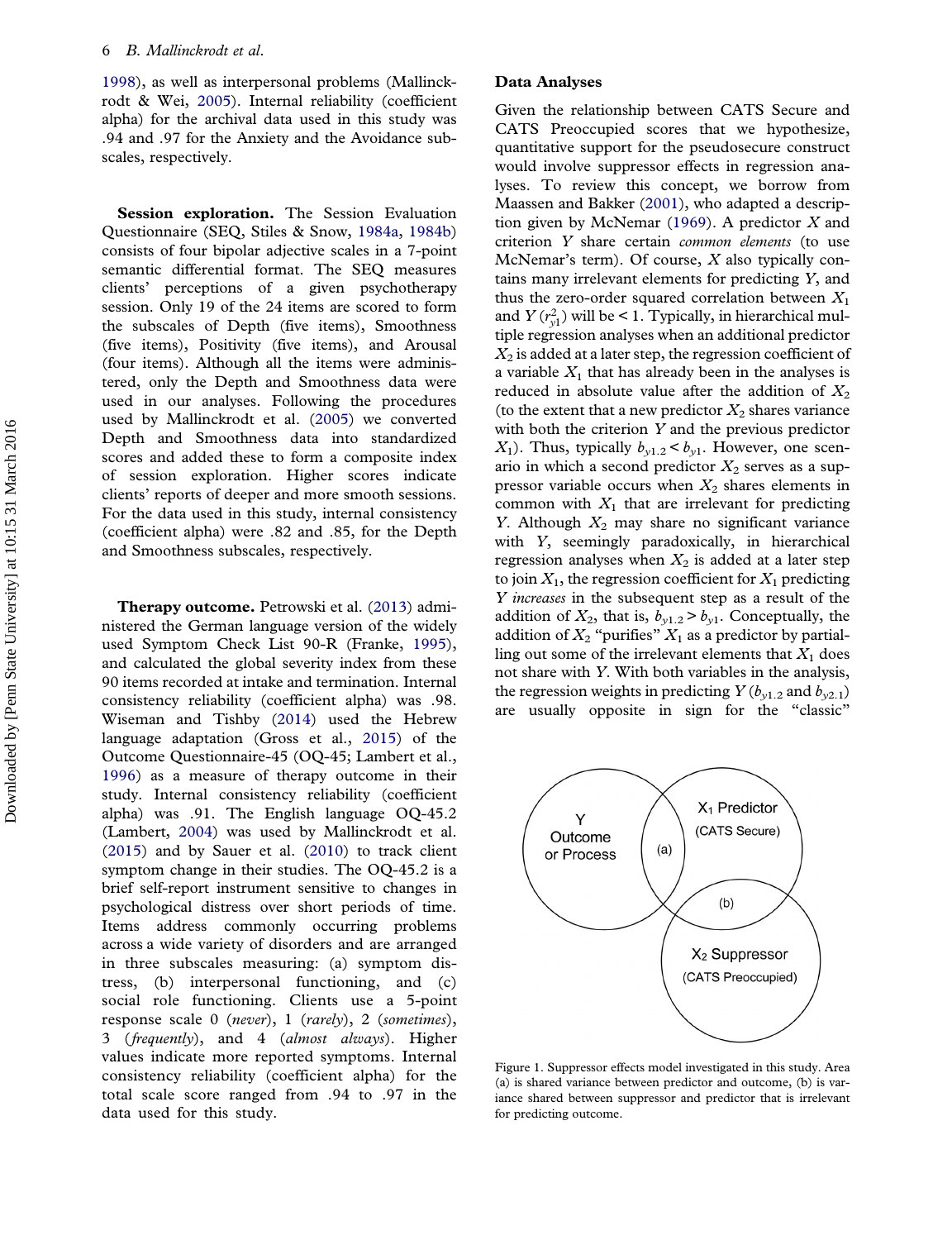<span id="page-7-0"></span>suppressor scenario. Maassen and Bakker [\(2001\)](#page-14-0) [AQ2] show that the classic case we describe here is only one of several types of suppressor scenarios. For our purposes, evidence of pseudosecure attachment would be observed for triads of variables shown in [Figure 1](#page-6-0), involving a therapy process or outcome variable Y, CATS Secure scores as the  $X_1$ predictor, and CATS Preoccupied scores as the  $X_2$ suppressor variable. In the final step of hierarchical regression, adding CATS Preoccupied as a predictor should "purify" CATS Secure and significantly increase its value as a predictor of outcome or positive therapy process by removing irrelevant variance that is, the variance due to idealization and maladaptive dependency that are not part of a truly secure therapeutic attachment, but are captured by CATS Preoccupied scores. The CATS Secure residual score, after removing the area shown as (b) in [Figure 1](#page-6-0), has a higher proportion of variance shared (a) with outcomes than the total Secure score which includes the irrelevant variance (b).

Note that we did not include CATS Avoidance scores in these analyses because we had no theoretical basis to expect that Avoidance would act as a suppressor variable on Secure scores. Doing so would also have potentially masked and confounded the suppressor effects we did expect for Preoccupied scores. A rough indication of the strength of suppressor effect is the increment in  $R^2$  associated with the final step of each analysis. However,  $\Delta R^2$  confounds suppressor effects of CATS Preoccupied (on CATS Secure) with actual variance shared between CATS Preoccupied and outcomes. Ludlow and Klein ([2014\)](#page-14-0) recommend that the statistical significance of a suppressor effect should be evaluated with the Freedman–Schatzkin (F–S) test for the difference between two regression coefficients (Freedman & Schatzkin, [1992](#page-13-0)). The F–S procedure has been evaluated in Monte Carlo studies as the best available test for the significance of a mediator variable, of the family of tests based on the difference between two regression coefficients (MacKinnon, Lockwood, Hoffman, West, & Sheets, [2002](#page-14-0)). The test statistics is disturbed as t, with  $df = n - 2$ . Ludlow and Klein describe the test statistic as follows:

$$
\frac{(\tau - \tau')}{\sqrt{\hat{\sigma}_{\tau}^2 + \hat{\sigma}_{\tau}^2 - 2\hat{\sigma}_{\tau}\hat{\sigma}_{\tau}\sqrt{1 - \hat{\rho}_{X_1X_2}^2}}}. \tag{1}
$$

where  $\tau = b_{y_1}$ ,  $\tau' = b_{y_{1,2}}$ ,  $\hat{\sigma}_{\tau}$  is the standard error of  $b_{y_1}$ ,  $\hat{\sigma}_{\tau'}$  is the standard error of  $b_{y_1}$ , and  $\hat{\rho}_{X_1X_2}$  is the correlation between the predictor  $X_1$  and hypothesized suppressor  $X_2$ .

### Results

The first purpose of this study was to explore the concept of pseudosecure attachment. Our first hypothesis predicted statistical suppressor effects when CATS Preoccupied scores were entered into hierarchical multiple regressions predicting therapy outcome from CATS Secure scores. [Table 2](#page-8-0) shows results of hierarchical multiple regression analyses for each of the four studies that provided archival outcome data for the present project. For each analysis, in Step 1 the pretest values of the criterion variable were entered. Thus, subsequent steps of these analyses represent a residual gain approach to symptom change. CATS Secure was entered alone in Step 2, with CATS Preoccupied entered at Step 3. Boxed pairs of values indicate that in six of the seven analyses there was a suppressor effect. Specifically, as can be seen in [Table 2,](#page-8-0) the standardized regression  $β$  for CATS Secure increased from Step 2 to Step 3 with the addition of CATS Preoccupied scores. The second hypothesis also predicted statistical suppressor effects. However, in this case the criterion variable was session exploration. (Recall that this variable was constructed as a composite of standardized SEQ Depth and Smoothness scores.) [Table 3](#page-8-0) shows that there were suppressor effects in each of these two analyses. [Table 4](#page-9-0) reports the coefficients obtained from SPSS output needed to calculate the F–S test statistic, with  $t$ -values shown in the right column. Two of the seven analyses involving therapy outcome were significant,  $p < .01$ , but neither of the two analyses involving session exploration were significant. Thus, our first hypothesis received modest support, and the second was not supported.

The third hypothesis tested a prediction derived from interpersonal approaches to psychotherapy change involving ESAT, that is, individuated-secure attachment to therapist at conclusion of the work despite initial attachment insecurity with others. To test this hypothesis, we operationalized individuated-secure attachment as the standardized residual of termination CATS Secure scores after partialling out variance shared with CATS Preoccupied at termination. By also partialling out pre-therapy attachment insecurity (either avoidance or anxiety), the resulting residual gain score represents individuated-secure attachment at termination despite generalized attachment insecurity in relationships before therapy started. We then correlated ESAT scores with improvement in symptoms. Of the four studies that provided archival data, only Mallinckrodt et al. ([2015](#page-14-0)) had assessed client pre-therapy attachment patterns and CATS at termination. We converted intake ECR Anxiety and Avoidance data into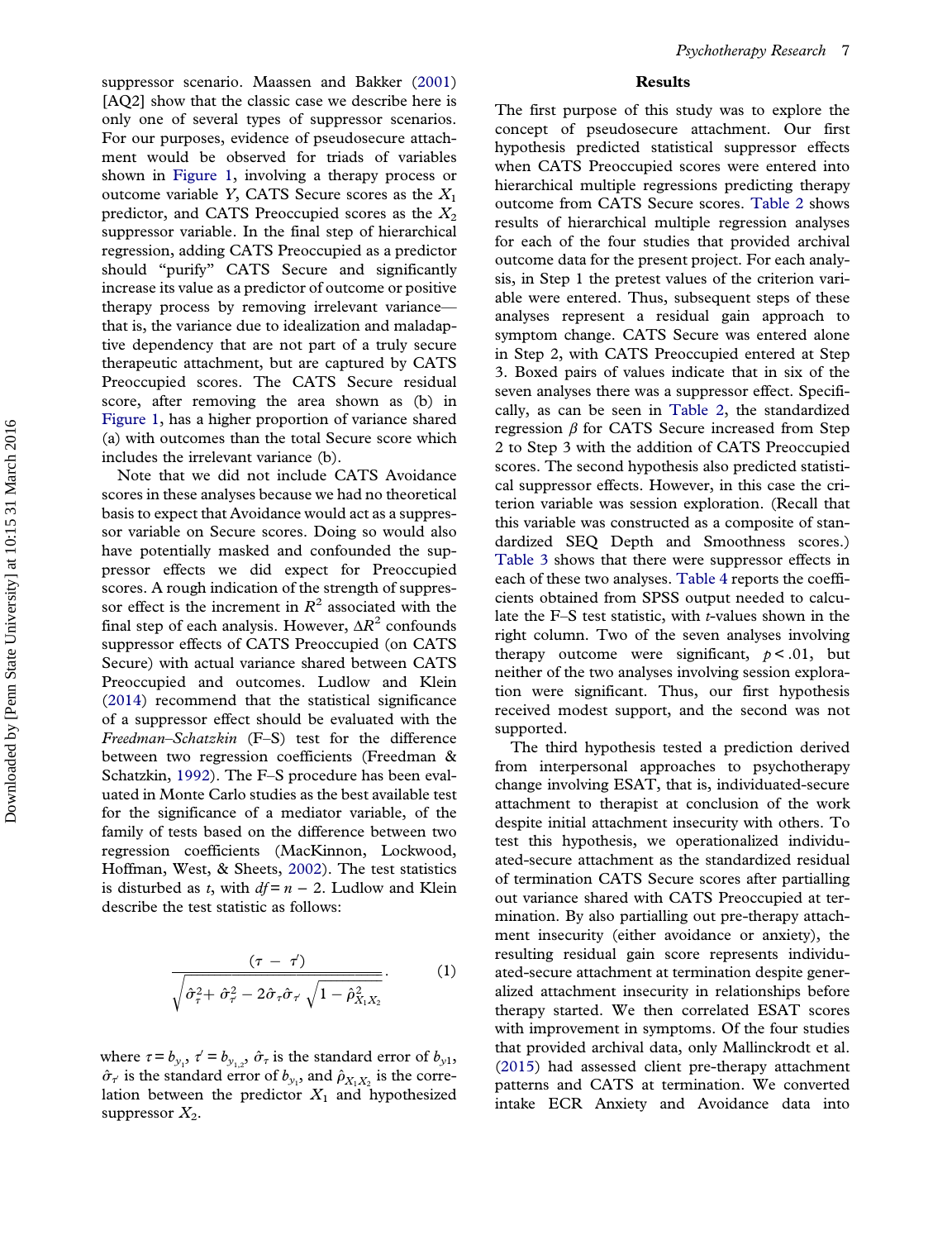<span id="page-8-0"></span>

|  | Table 2. Analyses of the CATS preoccupied subscale as a suppressor variable for CATS secure in predicting symptom improvement. |  |  |
|--|--------------------------------------------------------------------------------------------------------------------------------|--|--|
|  |                                                                                                                                |  |  |

|    | Step/variable entered                                                                                 | Adj. $R^2$ | $\Delta R^2$ | $\beta$ | $\mathfrak{r}$ | $\mathcal{P}$ | Zero order $r$ | Partial r | Semi-partial r |
|----|-------------------------------------------------------------------------------------------------------|------------|--------------|---------|----------------|---------------|----------------|-----------|----------------|
|    | Analysis 1a, $n = 39$ : Predictors = mid-stage CATS, Criterion = OQ-45 symptom change <sup>a</sup>    |            |              |         |                |               |                |           |                |
| 2. | <b>CATS</b> Secure                                                                                    | .62        | .013         | $-.121$ | 1.13           | .266          | $-.386$        | $-.185$   | $-.113$        |
| 3. | <b>CATS</b> Secure                                                                                    | .63        | .018         | $-.148$ | 1.37           | .179          | $-.386$        | $-.226$   | $-.136$        |
|    | CATS Preoc.                                                                                           |            |              | .138    | 1.34           | .189          | .266           | .221      | .133           |
|    | Analysis 1b, $n = 41$ : Predictors = termination CATS, Criterion = OQ-45 symptom change <sup>a</sup>  |            |              |         |                |               |                |           |                |
| 2. | <b>CATS</b> Secure                                                                                    | .65        | .038         | $-.196$ | 2.01           | .052          | $-.412$        | $-.310$   | $-.188$        |
| 3. | <b>CATS</b> Secure                                                                                    | .65        | .008         | -.225   | 2.19           | .035          | $-.412$        | $-.339$   | $-.205$        |
|    | CATS Preoc.                                                                                           |            |              | .093    | 0.93           | .360          | .187           | .151      | .087           |
|    | Analysis 2, $n = 240$ : Predictors = termination CATS, Criterion = SCL-90 symptom change <sup>b</sup> |            |              |         |                |               |                |           |                |
| 2. | <b>CATS</b> Secure                                                                                    | .42        | .053         | $-.234$ | 4.68           | .000          | $-.331$        | $-.291$   | $-.230$        |
| 3. | <b>CATS</b> Secure                                                                                    | .45        | .033         | $-.234$ | 4.81           | .000          | $-.331$        | $-.299$   | $-.231$        |
|    | CATS Preoc.                                                                                           |            |              | .183    | 3.81           | .000          | .233           | .241      | .183           |
|    | Analysis 3, $n = 44$ : Predictors = mid-stage CATS, Criterion = OQ-45°                                |            |              |         |                |               |                |           |                |
| 2. | <b>CATS</b> Secure                                                                                    | .62        | .015         | $-.128$ | 1.32           | .196          | .089           | $-.201$   | $-.123$        |
| 3. | <b>CATS</b> Secure                                                                                    | .62        | .003         | $-.137$ | 1.38           | .174          | .089           | $-.214$   | $-.131$        |
|    | CATS Preoc.                                                                                           |            |              | .059    | 0.62           | .538          | .040           | .098      | .059           |
|    | Analysis 4a, $n = 45$ : Predictors = Week 5 CATS, Criterion = OQ-45 at week 28. <sup>4</sup>          |            |              |         |                |               |                |           |                |
| 2. | <b>CATS</b> Secure                                                                                    | .50        | .008         | $-.088$ | 0.82           | .415          | $-.120$        | $-.126$   | $-.088$        |
| 3. | <b>CATS</b> Secure                                                                                    | .50        | .012         | $-.107$ | 0.98           | .332          | $-.120$        | $-.151$   | $-.105$        |
|    | CATS Preoc.                                                                                           |            |              | .113    | 1.12           | .316          | .246           | .157      | .109           |
|    | Analysis 4b, $n = 50$ : Predictors = Week 15 CATS, Criterion = OQ-45 at week $15d$                    |            |              |         |                |               |                |           |                |
| 2. | <b>CATS</b> Secure                                                                                    | .17        | .023         | $-.152$ | 1.17           | .248          | $-.136$        | $-.168$   | $-.152$        |
| 3. | <b>CATS</b> Secure                                                                                    | .35        | .181         | $-.333$ | 2.65           | .011          | $-.136$        | $-.364$   | $-.306$        |
|    | CATS Preoc.                                                                                           |            |              | .463    | 3.68           | .001          | .356           | .477      | .425           |
|    | Analysis 4c, $n = 46$ : Predictors = Week 28 CATS, Criterion = OQ-45 at week $28d$                    |            |              |         |                |               |                |           |                |
| 2. | <b>CATS</b> Secure                                                                                    | .38        | .11          | $-.329$ | 2.81           | .007          | $-.363$        | $-.394$   | $-.329$        |
| 3. | <b>CATS</b> Secure                                                                                    | .47        | .09          | -.358   | 3.27           | .002          | $-.363$        | $-.450$   | $-.355$        |
|    | CATS Preoc.                                                                                           |            |              | .312    | 2.78           | .008          | .387           | .394      | .302           |

Notes: In Step 1 of each analysis (not shown in this table) pretest scores of the criterion variable were entered. Thus,  $\Delta R^2$  for all steps after #1 represent a residual gain approach to symptom change.

Boxed values indicate evidence of suppressor effects for CATS Preoccupied.

<sup>a</sup>Mallinckrodt et al. ([2015\)](#page-14-0).

<sup>b</sup>Petrowski et al. ([2013](#page-14-0)).

 $\frac{c}{d}$ Sauer et al. [\(2010\)](#page-14-0).

Wiseman and Tishby ([2014](#page-15-0)).

standard scores. The difference between standardized pre-therapy ECR scores and termination individuated-secure standardized residuals served as our index of ESAT. There were actually two different scores, one derived from each of the pre-therapy selfreports of Anxiety and Avoidance. ESAT-Anxiety

and ESAT-Avoidance scores were correlated with residual gain in symptom change. Results were in the expected direction but not statistically significant; for ESAT-Avoidance,  $r_{part} = -.31$ ,  $p = .053$ ; for ESAT-Anxiety  $r_{\text{part}} = -.24$ ,  $p = .131$ . In a follow-up analysis, we reasoned that ESAT might have the

|  |  |  | Table 3. Analyses of the CATS preoccupied subscale as a suppressor variable for CATS secure in predicting depth of session exploration. |  |  |  |  |  |  |  |  |
|--|--|--|-----------------------------------------------------------------------------------------------------------------------------------------|--|--|--|--|--|--|--|--|
|--|--|--|-----------------------------------------------------------------------------------------------------------------------------------------|--|--|--|--|--|--|--|--|

|    | Step/variable entered  | Adj. $R^2$ | $\Delta R^2$ | ß       |      | Þ     | Zero order $r$ | Partial r | Semi- partial r |
|----|------------------------|------------|--------------|---------|------|-------|----------------|-----------|-----------------|
|    | Analysis 1, $n = 38^a$ |            |              |         |      |       |                |           |                 |
| 1. | <b>CATS</b> Secure     | .37        | .38          | .619    | 4.73 | .000  | .619           | .619      | .619            |
| 2. | <b>CATS</b> Sec        | .38        | .025         | .631    | 4.84 | .000  | .619           | .633      | .629            |
|    | CATS Preoc.            |            |              | .159    | 1.22 | .230  | .113           | .202      | .159            |
|    | Analysis 2, $n = 47^b$ |            |              |         |      |       |                |           |                 |
| 1. | <b>CATS</b> Secure     | .54        | .55          | .743    | 7.45 | .000. | .743           | .743      | .743            |
| 2. | <b>CATS</b> Secure     | .53        | .001         | .750    | 7.30 | .000. | .743           | .740      | .735            |
|    | CATS Preoc.            |            |              | $-.037$ | 0.36 | .720  | .114           | $-.054$   | $-.036$         |

Note: Boxed values indicate evidence of suppressor effects for CATS Preoccupied.

Sources of archival data:  $^{\text{a}}$ Mallinckrodt et al. ([2005](#page-14-0)).

<sup>b</sup>Mallinckrodt et al. [\(2015](#page-14-0)).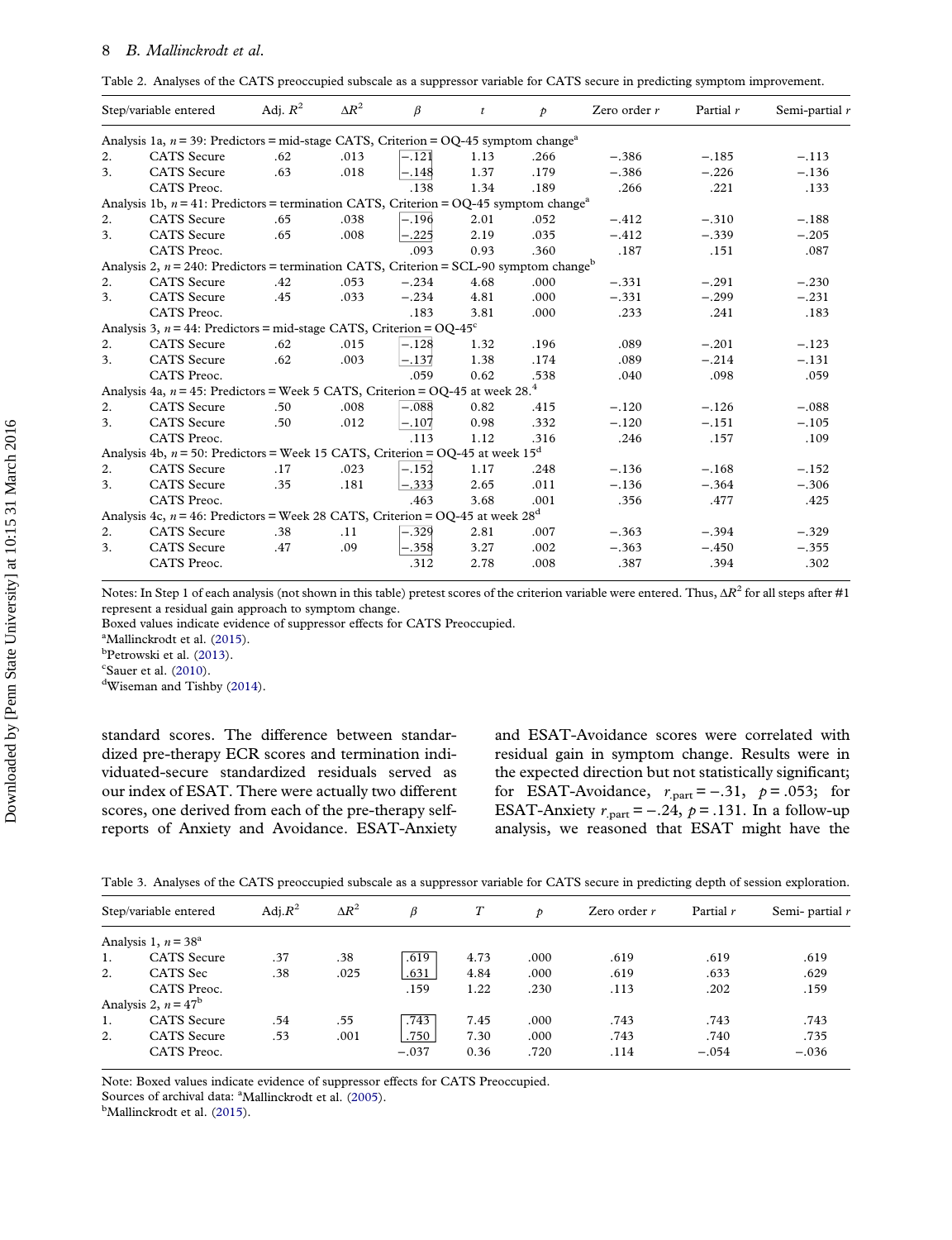<span id="page-9-0"></span>Table 4. Statistical significance of CATS preoccupied as a suppressor effect on CATS secure in predicting therapy symptom reduction and session depth.

| Study                      | $\boldsymbol{n}$ | <b>CATS</b><br>Assessment | Criterion           | $b_{\nu 1}$ | $SE(b_{\nu1})$ | $b_{v1,2}$ | $SE(b_{v1.2})$ | $r_{X1X2}$ | $t^{\rm a}$ |
|----------------------------|------------------|---------------------------|---------------------|-------------|----------------|------------|----------------|------------|-------------|
| Mallinckrodt et al. (2015) | 39               | 5th session               | Outcome             | $-4.650$    | 4.118          | $-5.692$   | 4.147          | .207       | 1.21        |
| Mallinckrodt et al. (2015) | 41               | Termination               | Outcome             | $-6.806$    | 3.390          | $-7.807$   | 3.564          | .224       | 1.25        |
| Petrowski et al. (2013)    | 240              | Termination               | Outcome             | $-0.239$    | 0.051          | $-0.239$   | 0.050          | $-.014$    | .00         |
| Sauer et al. (2010)        | 44               | Termination               | Outcome             | $-3.475$    | 2.642          | $-3.727$   | 2.693          | .146       | 0.64        |
| Wiseman and Tishby (2014)  | 45               | 5th week                  | 28th week outcome   | $-2.592$    | 3.148          | $-3.132$   | 3.192          | .153       | 1.11        |
| Wiseman and Tishby (2014)  | 50               | 15th week                 | 15th week outcome   | $-3.969$    | 3.393          | $-8.693$   | 3.276          | .393       | $3.52**$    |
| Wiseman and Tishby (2014)  | 46               | 28th week                 | 28th week outcome   | $-11.891$   | 4.229          | $-12.909$  | 3.950          | .076       | $2.44**$    |
| Mallinckrodt et al. (2005) | 38               | 5th session               | Session exploration | 1.915       | 0.405          | 1.951      | 0.403          | $-.074$    | 1.20        |
| Mallinckrodt et al. (2015) | 47               | 5th session               | Session exploration | 1.867       | 0.251          | 1.886      | 0.258          | .207       | 0.36        |

 $^{a}df = n-2$ , one-tailed test, using Freedman and Schatzkin@ procedure described by Ludlow and Klein ([2014\)](#page-14-0). ∗∗p< .01

strongest association with presenting symptoms rooted in interpersonal problems. The OQ-45 assigns 11 items to an Interpersonal Relationships (IR) subscale. We repeated the analyses described in this paragraph with the OQ-45 IR subscale score instead of the OQ-45 total score. The relationship was significant for ESAT-Avoidance, $r_{part} = -.36$ , p = .021; but not ESAT-Anxiety  $r_{part}$  = .04,  $p = .82$ .

Finally, we used the archival data to conduct a meta-analysis on the association between CATS subscales and therapy outcome in the four studies that examined this relationship. Table 5 shows correlations for each of the CATS subscales with residual gain in symptom change (i.e., partial correlations). Although this sample is exceedingly small, we did calculate weighted mean product-moment correlation

Table 5. Studies and component effect sizes included in meta-analyses of CATS and therapy outcome.

|                                    |                          |         |         | 95% Confidence<br>interval |      |                  |
|------------------------------------|--------------------------|---------|---------|----------------------------|------|------------------|
| Study                              | $_{N}$                   | r       | Lower   | Upper                      | Z    | $\boldsymbol{P}$ |
| <b>CATS</b> Secure                 |                          |         |         |                            |      |                  |
| Mallinckrodt et al. (2015) mid     | 47                       | .355    |         |                            |      |                  |
| Mallinckrodt et al. (2015) term    | 34                       | .310    |         |                            |      |                  |
| Petrowski et al. (2013)            | 240                      | .291    |         |                            |      |                  |
| Sauer et al. (2010)                | 44                       | .201    |         |                            |      |                  |
| Wiseman and Tishby (2014) 5 weeks  | 46                       | .162    |         |                            |      |                  |
| Wiseman and Tishby (2014) 15 weeks | 50                       | .195    |         |                            |      |                  |
| Wiseman and Tishby (2014) 28 weeks | 46                       | .292    |         |                            |      |                  |
| Weighted Mean                      |                          | .274    | .177    | .366                       | 5.34 | .000             |
| <b>CATS</b> Avoidant               |                          |         |         |                            |      |                  |
| Mallinckrodt et al. (2015) mid     | 47                       | $-.217$ |         |                            |      |                  |
| Mallinckrodt et al. (2015) term    | 34                       | $-.276$ |         |                            |      |                  |
| Petrowski et al. (2013)            | 240                      | $-.360$ |         |                            |      |                  |
| Sauer et al. (2010)                | 44                       | $-.122$ |         |                            |      |                  |
| Wiseman and Tishby (2014) 5 weeks  | 46                       | $-.221$ |         |                            |      |                  |
| Wiseman and Tishby (2014) 15 weeks | 50                       | $-.402$ |         |                            |      |                  |
| Wiseman and Tishby (2014) 28 weeks | 46                       | $-.384$ |         |                            |      |                  |
| Weighted mean                      |                          | $-.296$ | $-.392$ | $-.193$                    | 5.95 | .000             |
| <b>CATS</b> Preoccupied            |                          |         |         |                            |      |                  |
| Mallinckrodt et al. (2015) mid     | 47                       | $-.176$ |         |                            |      |                  |
| Mallinckrodt et al. (2015) term    | 34                       | $-.042$ |         |                            |      |                  |
| Petrowski et al. (2013)            | 240                      | $-.230$ |         |                            |      |                  |
| Sauer et al. (2010)                | 44                       | $-.064$ |         |                            |      |                  |
| Wiseman and Tishby (2014) 5 weeks  | 46                       | $-.120$ |         |                            |      |                  |
| Wiseman and Tishby (2014) 15 weeks | 50                       | $-.341$ |         |                            |      |                  |
| Wiseman and Tishby (2014) 28 weeks | 46                       | $-.163$ |         |                            |      |                  |
| Weighted mean                      | $\overline{\phantom{0}}$ | $-.192$ | $-.289$ | $-.092$                    | 3.72 | .000             |

Notes : Effect sizes were coded so that positive associations indicate symptom improvement. Effects from the same study were averaged prior to analysis. N. of studies = 4. Estimates are based on a random effects model.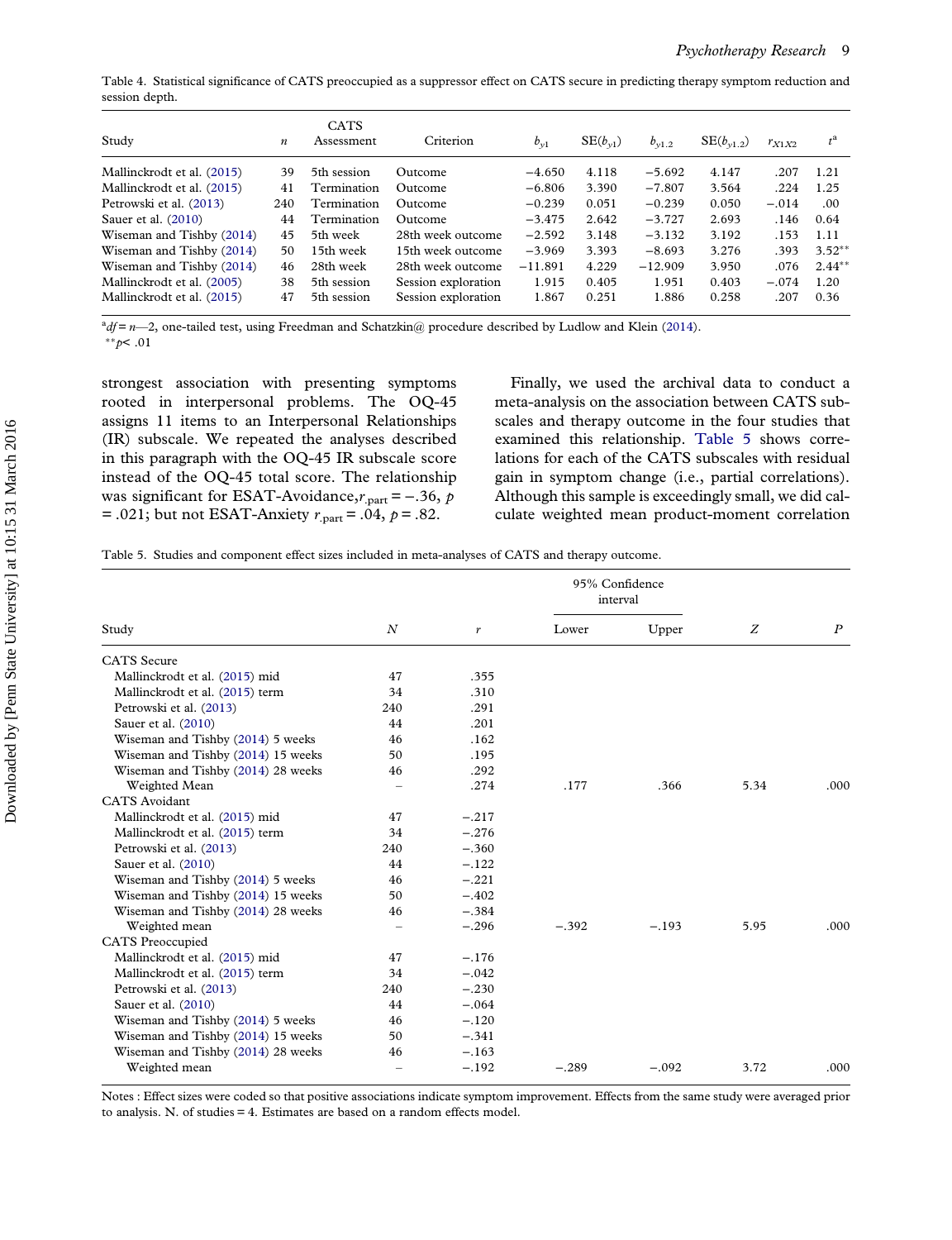<span id="page-10-0"></span>(r) as a meta-analytic index of effect size. Multiple effect sizes derived from the same sample, or overlapping samples, were aggregated by calculating the average effect size, weighted by sample size. Following the recommendations of Borenstein, Hedges, Higgins, and Rothstein ([2009](#page-13-0)), reported correlation coefficients were transformed into Fisher's Z before aggregation, and then transformed back into r. A random effects model was adopted, as recommended for psychotherapy research (Diener, Hilsenroth, & Weinberger, [2009](#page-13-0)). Data were analyzed using the Comprehensive Meta-Analysis software Version 2.0 (Borenstein, Hedges, Higgins, & Rothstein, [2005\)](#page-13-0). With outcome coded so that positive scores indicate improvement, significant meta-analytic effect size estimates were obtained for CATS Secure,  $r = .274$ (95% CI = .177, .366),  $p < .000$ ; CATS Avoidant, r  $= -.296$  (95% CI = -.392, -193),  $p < .000$ , and CATS Preoccupied,  $r = -.192$  (95% CI = -.289,  $-.092$ ),  $p < .000$ .

### Discussion

The main purpose of this study was to test three hypotheses derived from our assumptions about the proposed construct of pseudosecure attachment, in contrast to the more adaptive pattern we termed individuated-secure attachment to therapist. The first two hypotheses involved evidence of suppressor effects for CATS Preoccupied scores vis-à-vis CATS Secure scores in predicting therapy outcome (Hypothesis 1) or quality of session exploration (Hypothesis 2). Evidence of suppressor effects was obtained in eight of the nine analyses given in [Tables 4](#page-9-0) and [5.](#page-9-0) The index of effect size is not change in  $R^2$  at the last step of the multiple regression, but instead the magnitude of increase in  $\beta$  for CATS Secure after CATS Preoccupied is entered in the regression model. The boxed coefficients in [Table 3](#page-8-0) show that the six suppressor effects ranged from a 7% to 119% increase in  $\beta$ . In the seventh analysis there was no change. The mean increase for all seven analyses was 28% (median 15%). The two suppression effects for session quality in [Table 4](#page-9-0) show increases of less than 1%. Thus. for therapy outcome the suppression effects were large in several cases. However, due to small samples, only two of these effect sizes were statistically significant. To sum up, statistical tests for the significance of these suppressor effects resulted in mixed support for Hypothesis 1 (concerning symptom reduction), and no support for Hypothesis 2 (regarding quality of session exploration).

The addition of CATS Preoccupied scores in the final step of the regression analysis improved the predictive usefulness of CATS Secure. It appears that CATS Secure and CATS Preoccupied do share variance that is irrelevant for predicting symptom improvement. By partialling this variance from CATS Secure scores, the residual is "purified" as a predictor (Maassen & Bakker, [2001\)](#page-14-0). We believe the most likely explanation for these suppressor effects is that clients with high CATS Preoccupied scores (who idealize their therapist and tend to rate their psychotherapy relationship has having secure attachment features) lack some of the capacity for autonomous functioning necessary for therapeutic improvement.

Support for the construct of pseudosecure attachment is consistent with work integrating attachment and cognitive developmental theories that proposes a continuum of adaptive function within insecure attachment styles. The level of function is associated with personality styles or types of personality pathology (Blatt & Levy, [2003;](#page-13-0) Levy & Blatt, [1999\)](#page-14-0). Specifically, Levy and Blatt proposed that preoccupied attachment runs along a relatedness continuum from relatively healthy individuals who function well despite some anxiety in relationships, to those with severe personality disorders such as BPD that interfere markedly with a capacity for adaptive attachment. In a related line of research, Blatt, Zohar, Quinlan, Zuroff, and Mongrain ([1995\)](#page-13-0) distinguished between healthy and unhealthy levels of dependency in depression. They identified two subscales within the Dependency factor of the Depressive Experience Questionnaire (Blatt, D'Afflitti, & Quinlan, [1976\)](#page-13-0). The first was labeled *Anaclitic Neediness*, and contained items that expressed anxiety related to feelings of helplessness, fear of separation and rejection, loss of gratification, and frustration that were not linked to a particular relationship. The second subscale was labeled Interpersonal Depression and contained items that tap loneliness in response to disruptions of specific relationships, sadness in response to a loss and/or in relation to an actual person. The Anaclitic Neediness subscale had significantly greater correlations with independent measures of depression, whereas the Interpersonal Depression subscale had significantly higher correlations with measures of self-esteem (although still related to depression measures). Of particular significance for the current study, Levy [\(1999\)](#page-14-0) found that preoccupied attachment was significantly correlated with Anaclitic Neediness but not Interpersonal Depression. In more recent research, depression in BPD was significantly related to Anaclitic Neediness characterized by increased feelings of helplessness, fears and apprehensions concerning separateness and rejection, and intense concerns about loss of gratification and experiences of frustration but not Interpersonal Depression (Levy, Edell, & McGlashan, [2007](#page-14-0)).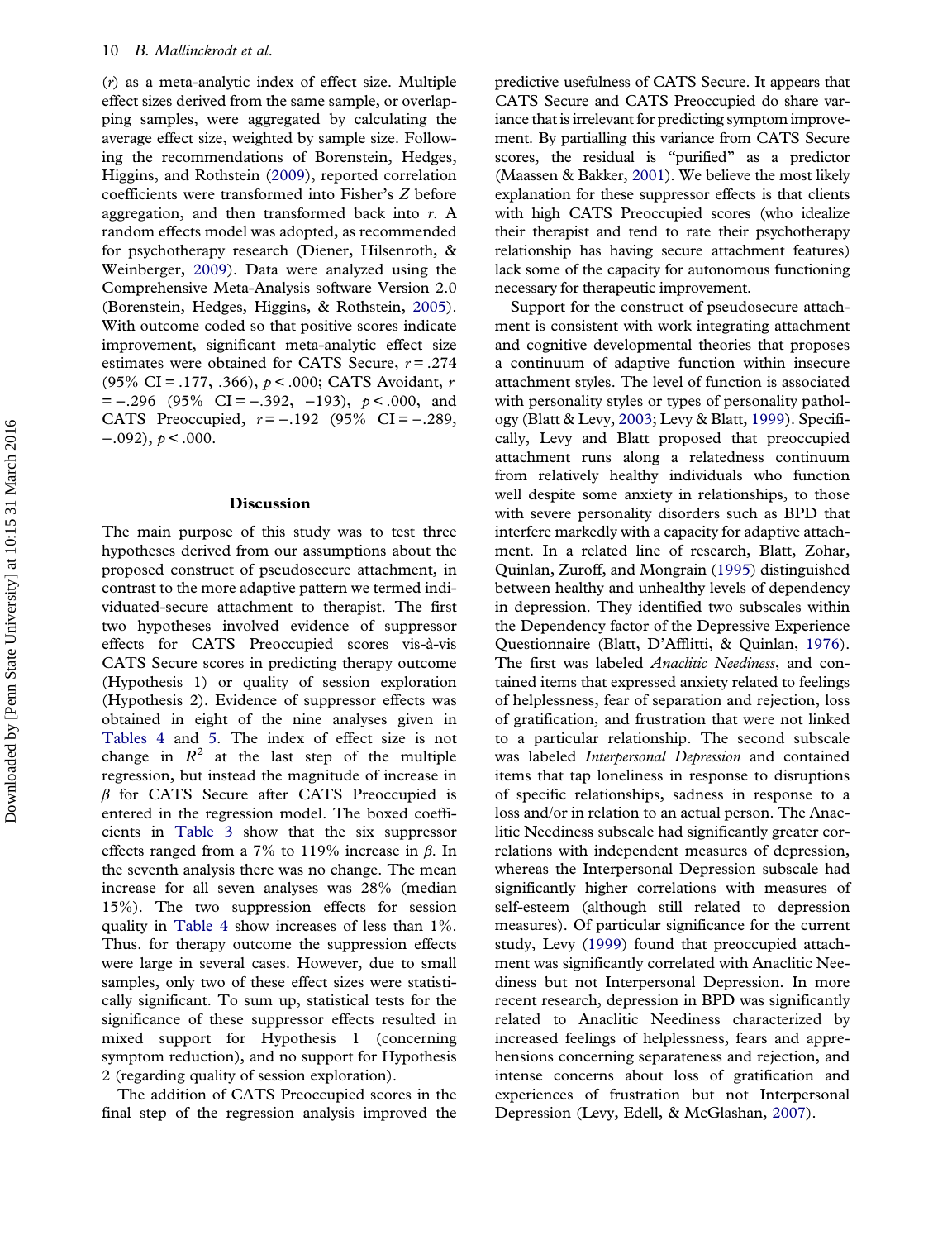<span id="page-11-0"></span>It is important to note that some of the 14 CATS Secure items tap perceptions of the therapist as being reliable and responsive to a client's needs, for example, "My counselor is dependable," or "I feel sure that my counselor will be there if I really need her/him." To the extent that a therapist cannot meet the potentially insatiable needs of a client with intense hyperactivating tendencies, scores on these CATS Secure subscale items will not be elevated. The CATS Preoccupied scale contains items that may tap aspects of BPD ("I wish my counselor were not my counselor so that we could be friends," "I yearn to be 'as one' with my counselor"), which in turn have been linked to impairment in attachment organization and intense ambivalence toward the therapist (Levy, [2005\)](#page-14-0).

Turning now to the third and final hypothesis, we believe that clients who enter therapy with a strong tendency toward insecure attachment in outside relationships, but who nevertheless are able to achieve a secure attachment to their therapist, deserve special research attention. (Therapists in these dyads deserve special attention too, of course, but we did not have the archival data to explore this area.) We note that the concept of pseudosecure versus individuatedsecure attachment prompts a caution in these studies: When the "earned" secure attachment is based on client self-reports, the data must be screened carefully for the possibility that idealization and dependency might lead to inflated client evaluations of secure attachment to therapist. For this reason we believe CATS Secure residual scores, with CATS Preoccupied scores partialled out, provide the best index of individuated-secure attachment—which may have been hardwon by the client. The third hypothesis could only be tested in a study that assessed client generalized attachment before therapy, CATS at termination, and pre/ post symptom change. In the one dataset that met these criteria (Mallinckrodt et al., [2015\)](#page-14-0) we obtained some evidence suggesting that positive differences between individuated-secure attachment to therapist at termination and initial client Avoidance (but not Anxiety), were significantly associated with reductions in clients' self-reported interpersonal problems. We termed clients' gains, ESAT. It appears that only ESAT with respect to initial attachment Avoidance is related to therapeutic improvement, but not ESAT with respect to initial attachment Anxiety. Note that the Levy, Ellison, Scott, and Bernecker ([2011](#page-14-0)) metaanalysis reported that pre-therapy Anxiety, but not Avoidance, was significantly related to positive therapy outcome. Perhaps the therapeutic gains that clients with high initial attachment anxiety are able to make do not depend as closely on establishing a secure attachment to therapist, as the gains that clients with high initial attachment avoidance are able

to make. In other words, ESAT appears to be more important to the eventual success of therapy for clients with high attachment avoidance than for those with high attachment anxiety. This would be congruent with pilot research conducted with the same dyads used in this study, suggesting that the corrective emotional experience for those with deactivating tendencies is one of growing engagement with their therapist (Mallinckrodt et al., [2015](#page-14-0)).

Taken together findings of this study are consistent with the notion that differences in clients' patterns of attachment to others have important consequences for the psychotherapy relationship. Research suggests that adults who have experienced family disruption/ dysfunction that differs greatly in basic circumstances (e.g., parents with serious substance addictions vs. no reported addiction) but shares the common experience of having parents who were emotionally unavailable, develop similar deficits in object relations, attachment security, and alexithymia (Hadley, Holloway, & Mallinckrodt, [1993](#page-13-0); King & Mallinckrodt, [2000\)](#page-13-0). Although only some of the suppressor effects identified in this study were statistically significant, these findings suggest that the distinctions between pseudosecure and individuated-secure attachment may be important for therapists to consider.

The final goal of this study was to conduct metaanalyses of associations between attachment to therapist and psychotherapy outcome. To place these findings in the context of four other recent meta-analyses, we created [Figure 2](#page-12-0). These meta-analyses can be organized as associations between pairs of four critical constructs: (a) client general "styles" of adult attachment, (b) client attachment to therapist, (c) the psychotherapy working alliance, and (d) psychotherapy outcome. Of the six possible links between pairs of these four key constructs in [Figure](#page-12-0) [2](#page-12-0), the c–d associations between working alliance and outcome have been well documented in previous meta-analyses. For example, Horvath, Del Re, Fluckiger, and Symonds [\(2011\)](#page-13-0) reported an effect size for the association between working alliance and outcome of  $r = .275$  (95% CI = .25, .30).

Each of the five remaining links in [Figure 2](#page-12-0) involve one or more attachment-related constructs. Regarding the a–b link, Mallinckrodt and Jeong ([2015\)](#page-14-0) reported a meta-analysis of nine studies suggesting significant negative associations between client pretherapy attachment avoidance and CATS Secure, $r$  $= -12$ , (95% CI = -.19, -.05) and between pretherapy attachment anxiety and CATS Secure,  $r =$ −13, (95% CI = −.22, −.03). Regarding the a–c link, Diener and Monroe [\(2011\)](#page-13-0)[AQ3] reported a weighted mean effect size across 17 samples ofr = .17 (95% CI = .10, .23) for positive associations of client attachment security (or negative associations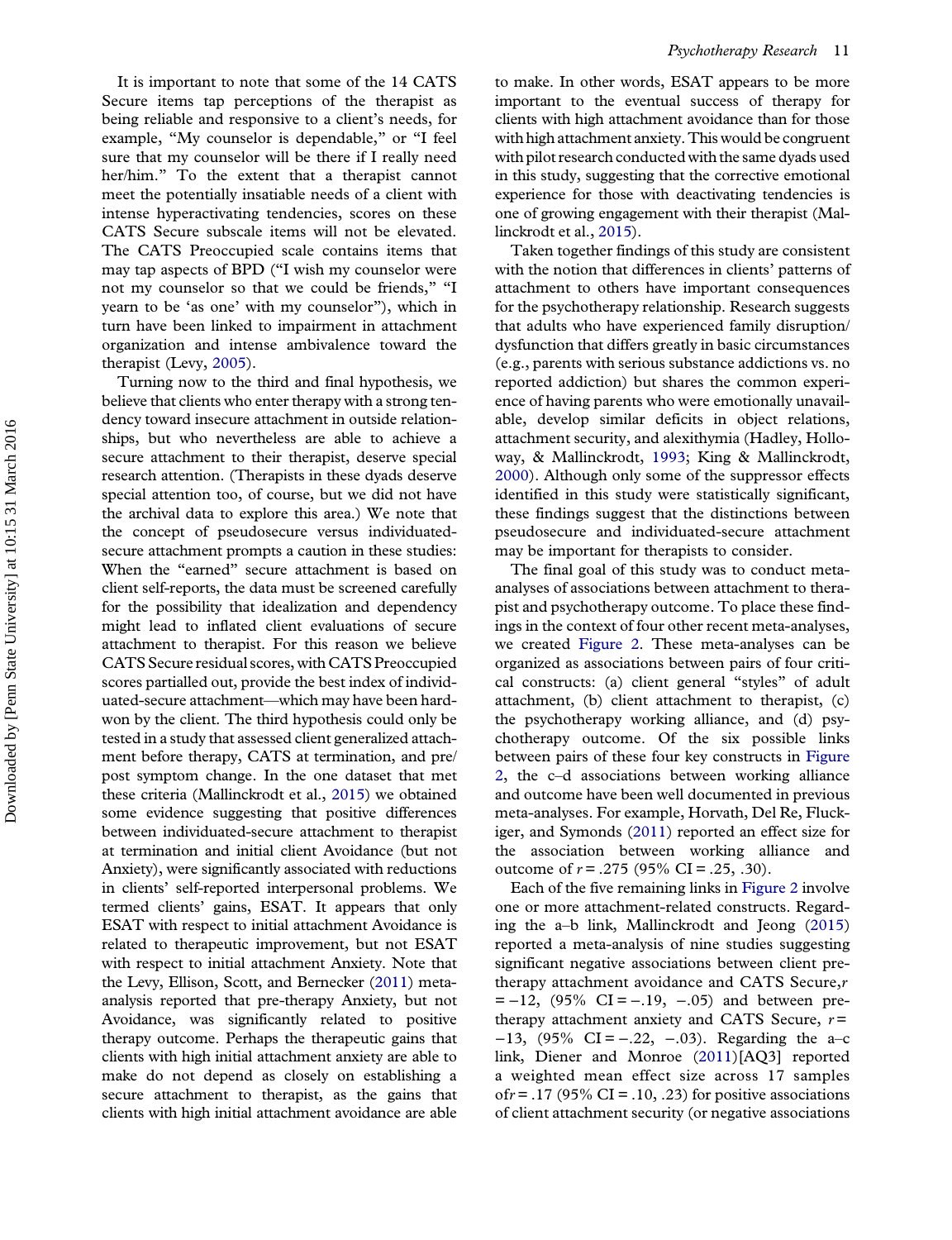<span id="page-12-0"></span>of insecurity) with stronger therapeutic alliance. Similarly, in a meta-analysis that included 12 unpublished dissertations as well as 12 published articles, Bernecker, Levy, and Ellison [\(2014\)](#page-13-0) reported a mean weighted r of -.137 (95% CI = -.169, -.105) between adult attachment avoidance and working alliance, and  $r = −.121$  (95% CI =  $-.153$ ,  $-.089$ ) for attachment anxiety and alliance. Regarding link a–d in Figure 2, in a meta-analysis of 14 studies Levy et al.  $(2011)$  $(2011)$ , reported a mean weighted r for attachment anxiety and psychotherapy outcome of −.224 (80% credibility interval =  $-.291, -158$ ), whereas for avoidance and outcome,  $r = -.014$  (80% credibility interval =  $-165$ , 136). (For a explanation of the difference between credibility intervals and confidence intervals, see Whitener, [1990](#page-15-0)). Finally, Mallinckrodt and Jeong [\(2015\)](#page-14-0) investigated the b–c link between attachment to therapist and working alliance. The association was significant and quite strong,  $r = .76$ ,  $(95\% \text{ CI} = .69, .82)$ .

This project used archival data to fill the gap illustrated with the dashed line in Figure 2 by providing estimates of the links (b–d) between client attachment to therapist and therapy outcome. The seven effect sizes given in [Table 5](#page-9-0) were combined to provide four independent estimates for each CATS subscale. Of course, this is a very small research base for meta-analysis, so the estimates must be considered as very tentative. Clearly further research is needed to provide more stable estimates of the association between client attachment to therapist and outcome or process variables of interest. Nevertheless, estimated weighted mean effect sizes for each CATS subscale were significant. Interestingly, the estimate for CATS Secure  $r = .274$  was nearly identical in magnitude to the estimate reported by Horvath et al. ([2011](#page-13-0)) of  $r = .275$  for working alliance and outcome.

### Limitations

None of the studies that provided archival data were planned from the beginning as investigations of the constructs we explored in the secondary analyses we conducted. A strength is the international diversity of settings, clients, length of treatment, and experience level of therapists represented by the studies that provided archival data. However, a limitation is that so many differences across studies make it impossible to attribute a specific reason for differences in findings. For example, Petrowski et al. ([2013](#page-14-0)) was the only study of hospital inpatients. There was much more frequent weekly contact with therapists than in any of the other four studies. This was also the only study to use the SCL-90-R rather than the OQ-45 as a measure of symptoms, and it was only in this dataset that suppressor effects were not found. All of the data were client self-report. A part of the central assumptions about pseudosecure attachment is that client self-reports of relationship quality may be biased by their dependency needs. Thus, it would be very helpful to have therapist assessments of the relationship as well. Both within a given study and across studies the therapists varied greatly in experience and training, some were beginning students in their first practicum while others had many years of professional experience. We were not able to conduct analyses of the client data nested within therapists, but a multilevel analysis of therapist effects could make a very important future contribution to the literature. Perhaps experienced therapists are better able to manage clients with pseudosecure tendencies, or a therapists' own particular attachment tendencies might exacerbate the effect. ESAT may be much more likely in dyads with an experienced therapist who has sufficient time to overcome the challenges posed by clients with considerable pre-therapy attachment insecurity.



Figure 2. Results of meta-analyses comparing key attachment and psychotherapy constructs. Coefficients are sample-weighted mean  $r$ , rounded to two decimal places. <sup>a</sup>Mallinckrodt and Jeong [\(2015](#page-14-0)), <sup>b</sup>Diener and Monroe [\(2011](#page-13-0)), <sup>c</sup>Bernecker et al. [\(2014\)](#page-13-0), <sup>d</sup>Levy et al.  $(2011)$  $(2011)$ , and  $\textdegree$ Horvath et al.  $(2011)$ .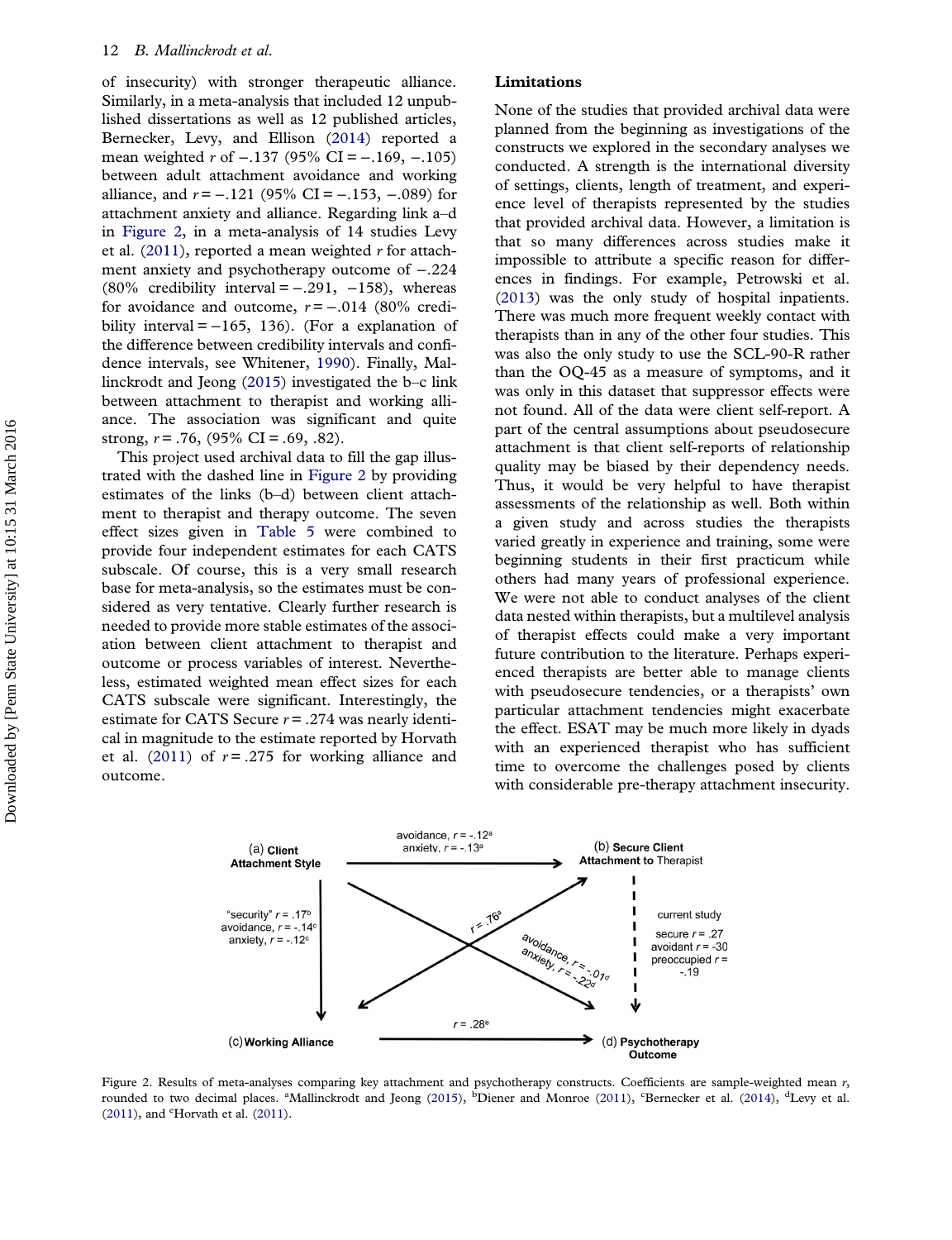<span id="page-13-0"></span>Considering differences in the time course of patient improvement points to a further limitation, namely when are the best intervals to assess client outcomes? Any choice a researcher might make is necessarily somewhat arbitrary. The archival data we analyzed included a wide range of assessment points. Finally, the studies that provided data all were conducted in naturalistic settings, which offer the advantages of ecological validity but the limitations of client attrition, missing data, and incomplete cooperation with the schedule of data collection.

### Conclusions and Future Directions

Findings of this study suggest that CATS Preoccupied scores act as a regression suppressor variable for CATS Secure scores in predicting therapy outcome. The strength of effect varied widely across studies, so at a basic level the next research steps should identify the conditions most likely to lead to these suppressor effects, including what types of treatment settings, length of therapy, type of client, and characteristics of therapist are most likely to produce these effects in client self-reports. Studies with a large sample, pretherapy assessment of client attachment, and repeated measures of psychotherapy attachment, working alliance, and symptoms through termination are needed. It would be very beneficial to have therapists perspectives on the psychotherapy relationship as well. One index of individuated—versus pseudosecure attachment may be greater therapist-client congruence in ratings of secure attachment. Of course, there are a host of reasons for the suppressor effect other than pseudosecure attachment to therapist that need to be ruled out. Process research and in-depth qualitative study of client experiences of the psychotherapy relationship are needed to explore this question. Finally, we hope the research community will focus more attention on the processes whereby clients with a history of insecure attachment before therapy are able to establish a genuinely secure attachment to their therapist. It would be very helpful to know more about the characteristics and capacities of clients and therapists that bring about this extraordinary achievement.

### References

- Bernecker, S. L., Levy, K. N., & Ellison, W. D. [\(2014](#page-12-0)). A metaanalysis of the relation between patient adult attachment style and the working alliance. Psychotherapy Research, 24, 12–24. [doi:10.1080/10503307.2013.809561](http://dx.doi.org/10.1080/10503307.2013.809561)
- Blatt, S. J., D'Afflitti, J. P., & Quinlan D. M. [\(1976](#page-10-0)). Experiences of depression in normal young adults. Journal of Abnormal Psychology, 85, 383–389. [doi:10.1037/0021-843X.85.4.383](http://dx.doi.org/10.1037/0021-843X.85.4.383)
- Blatt, S. J., & Levy, K. N. [\(2003](#page-10-0)). Attachment theory, psychoanalysis, personality development, and psychopathology. Psychoanalytic Inquiry, 23, 102–150. [doi:10.1080/07351692309349028](http://dx.doi.org/10.1080/07351692309349028)
- Blatt, S. J., Zohar, A. H., Quinlan, D. M., Zuroff, D. C., & Mongrain, M. [\(1995\)](#page-10-0). Subscales within the dependency factor of the depressive experiences questionnaire. Journal of Personality Assessment, 64, 319–339. [doi:10.1207/](http://dx.doi.org/10.1207/s15327752jpa6402_11) [s15327752jpa6402\\_11](http://dx.doi.org/10.1207/s15327752jpa6402_11)
- Borenstein, M., Hedges, L. V., Higgins, J. P. T., & Rothstein, H. R. [\(2005](#page-10-0)). Comprehensive meta-analysis (Ver. 2) [Software]. Retrieved from [http://www.meta-analysis.com/pages/downloads/](http://www.meta-analysis.com/pages/downloads/Meta-Analysis-Manual.pdf) [Meta-Analysis-Manual.pdf](http://www.meta-analysis.com/pages/downloads/Meta-Analysis-Manual.pdf)
- Borenstein, M., Hedges, L. V., Higgins, J. P. T., & Rothstein, H. R. ([2009](#page-10-0)). Introduction to meta-analysis. Chichester: Wiley.
- Bowlby, J. [\(1980\)](#page-2-0). Loss: sadness and depression. In Attachment and loss (Vol. 3). New York, NY: Basic Books.
- Bowlby, J. ([1988](#page-1-0)). A secure base: Parent–child attachment and healthy human development. New York, NY: Basic Books.
- Brennan, K. A., Clark, C. L., & Shaver, P. R. [\(1998\)](#page-5-0). Self-report measurement of adult attachment: An integrative overview. In J. A. Simpson & W. S. Rholes (Eds.), Attachment theory and close relationships (pp. 46–76). New York, NY: Guilford Press.
- Brennan, K. A., Shaver, P. R., & Clark, C. L. ([2000\)](#page-5-0). Specifying some mediators of attachment-related anxiety and avoidance(Unpublished manuscript). State University of New York, Brockport.
- Chen, E. C., & Mallinckrodt, B. [\(2002](#page-2-0)). Attachment, group attraction, and self-other agreement in interpersonal circumplex problems and perceptions of group members. Group Dynamics, 6, 311–324. doi[:10.1037/1089-2699.6.4.311](http://dx.doi.org/10.1037/1089-2699.6.4.311)
- Diener, M. J., Hilsenroth, M. J., & Weinberger, J. [\(2009\)](#page-10-0). A primer on meta-analysis of correlation coefficients: The relationship between patient-reported therapeutic alliance and adult attachment style as an illustration. Psychotherapy Research, 19, 519– 526. [doi:10.1080/10503300802491410](http://dx.doi.org/10.1080/10503300802491410)
- Diener, M. J., & Monroe, J. M. ([2011\)](#page-11-0). The relationship between adult attachment style and therapeutic alliance in individual psychotherapy: A meta-analytic review. Psychotherapy, 48, 237–248. [doi:10.1037/a0022425](http://dx.doi.org/10.1037/a0022425)
- Franke, G. ([1995\)](#page-6-0). SCL-90-R. Die Symptom Checkliste von Derogatis. [SCL-90-R. The Symptom-Checklist by Derogatis]. Z Klin Psychol, 26, 77-79.
- Freedman, L. S., & Schatzkin, A. ([1992\)](#page-7-0). Sample size for studying intermediate endpoints within intervention trials of observational studies. American Journal of Epidemiology, 136, 1148-1159.
- Fuertes, J. N., Mislowack, A., Brown, S., Gur-Arie, S., & Wilkinson, S., & Gelso, C. J. [\(2007](#page-4-0)). Correlates of the real relationship in psychotherapy: A study of dyads. Psychotherapy Research, 17, 423–430. [doi:10.1080/10503300600789189](http://dx.doi.org/10.1080/10503300600789189)
- Gross, R., Glasser, S., Elisha, D., Tishby, O., Jacobson, D., Levitan, G., & Ponizovsky, A. M. [\(2015\)](#page-6-0). Validation of the outcome questionnaire (OQ-45): Hebrew and Arabic versions adapted for use in Israel. Israel Journal of Psychiatry and Related Sciences, 52, 33–39.
- Hadley, J. A., Holloway, E. L., & Mallinckrodt, B. [\(1993\)](#page-11-0). Common aspects of object relations and self-representations in offspring from disparate dysfunctional families. Journal of Counseling Psychology, 40, 348–356. [doi:10.1037//0022-0167.40.3.348](http://dx.doi.org/10.1037//0022-0167.40.3.348)
- Horvath, A. O., Del Re, A. C., Fluckiger, C., & Symonds, D. [\(2011\)](#page-11-0). Alliance in individual psychotherapy. Psychotherapy, 48, 9–16. [doi:10.1037/a0022186](http://dx.doi.org/10.1037/a0022186)
- King, J. L., & Mallinckrodt, B. ([2000\)](#page-11-0). Family environment and alexithymia in clients and non- clients. Psychotherapy Research, 10, 78–86. [doi:10.1080/713663595](http://dx.doi.org/10.1080/713663595)
- Lambert, M. J. [\(2004\)](#page-6-0). Administration and scoring manual for the OQ-45.2 (Outcome Questionnaire). OQ Measures: Salt Lake City.
- Lambert, M. J., Burlingame, G. M., Umphress, V., Hansen, N. B., Vermeersch, D. A., Clouse, G. C., & Yanchar, S. C. ([1996\)](#page-6-0).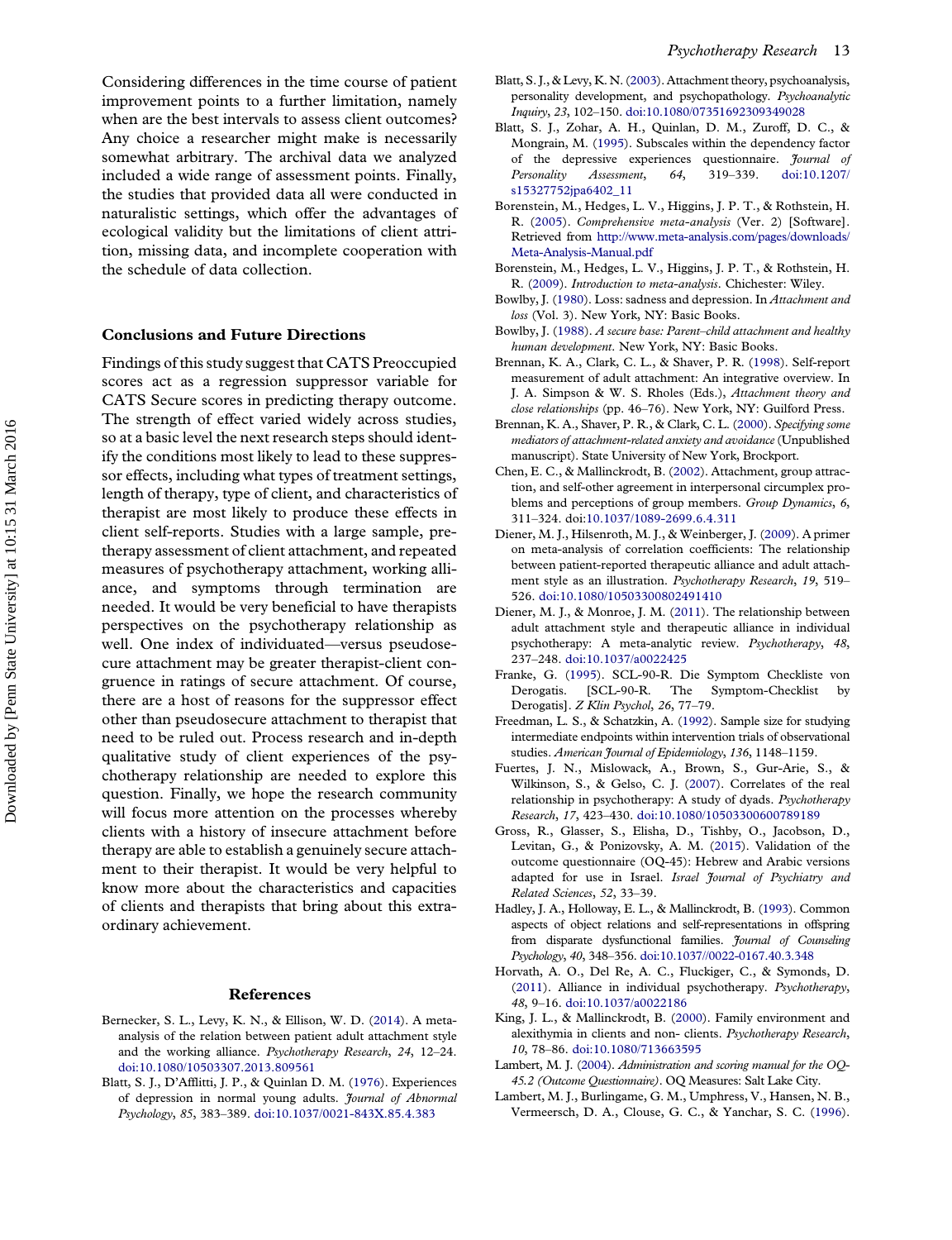<span id="page-14-0"></span>The reliability and validity of the outcome questionnaire. Clinical Psychology and Psychotherapy, 3, 249–258. [doi:10.](http://dx.doi.org/10.1002/(SICI)1099-0879(199612)) [1002/\(SICI\)1099-0879\(199612\)](http://dx.doi.org/10.1002/(SICI)1099-0879(199612))

- Levy, K. N. ([1999\)](#page-10-0). Attachment style, representation of self and others, and affect regulation: Implications for the experience of depression. Dissertation Abstracts International: Section B: The Sciences and Engineering, 60, 4895.
- Levy, K. N. [\(2005\)](#page-11-0). The implications of attachment theory and research for understanding borderline personality disorder. Development and Psychopathology, 17(4), 959–986.
- Levy, K. N., Beeney, J. E., Wasserman, R. H., & Clarkin, J. F. ([2010\)](#page-2-0). Conflict begets conflict: Executive control, mental state vacillations, and the therapeutic alliance in treatment of borderline personality disorder. Psychotherapy Research, 20, 413–422. [doi:10.1080/10503301003636696](http://dx.doi.org/10.1080/10503301003636696)
- Levy, K. N., & Blatt, S. J. [\(1999\)](#page-10-0). Attachment theory and psychoanalysis: Further differentiation within insecure attachment patterns. Psychoanalytic Inquiry, 19, 541–575. [doi:10.1080/](http://dx.doi.org/10.1080/07351699909534266) [07351699909534266](http://dx.doi.org/10.1080/07351699909534266)
- Levy, K. N., Edell, W. S., & McGlashan, T. H. [\(2007\)](#page-10-0). Depressive experiences in inpatients with borderline personality disorder. Psychiatric Quarterly, 78, 129–143. [doi:10.1007/s11126-006-](http://dx.doi.org/10.1007/s11126-006-9033-8) [9033-8](http://dx.doi.org/10.1007/s11126-006-9033-8)
- Levy, K. N., Ellison, W. D., Scott, L. N., & Bernecker, S. L. ([2011\)](#page-11-0). Attachment style. Journal of Clinical Psychology, 67, 193–203. [doi:10.1002/jclp.20756](http://dx.doi.org/10.1002/jclp.20756)
- Levy, K. N., Johnson, B. N., Clouthier, T. L., Scala, J. W., & Temes, C. M. ([2015](#page-2-0)). An attachment theoretical framework for personality disorders. Canadian Psychology/Psychologie Canadienne, 56, 197–207. [doi:10.1037/cap0000025](http://dx.doi.org/10.1037/cap0000025)
- Levy, K. N., & Kelly, K. M. [\(2008](#page-2-0)). Using interviews to assess adult attachment. In J. H. Obegi & E. Berant (Eds.), Attachment theory and research in clinical work with adults (pp. 121–152). New York, NY: Guilford.
- Levy, K. N., Meehan, K. B., Kelly, K. M., Reynoso, J. S., Weber, M., Clarkin, J. F., & Kernberg, O. F. [\(2006](#page-2-0)). Change in attachment patterns and reflective function in a randomized control trial of transference-focused psychotherapy for borderline personality disorder. Journal of Consulting and Clinical Psychology, 74, 1027–1040. [doi:10.1037/0022-006X.74.6.1027](http://dx.doi.org/10.1037/0022-006X.74.6.1027)
- Lilliengren, P., Werbart, A., Mothander, P. R., Ekström, A., Sjögren, S., & Ögren, M. ([2014\)](#page-4-0). Patient attachment to therapist rating scale: Development and psychometric properties. Psychotherapy Research, 24, 184–201. [doi:10.1080/10503307.](http://dx.doi.org/10.1080/10503307.2013.867462) [2013.867462](http://dx.doi.org/10.1080/10503307.2013.867462)
- Ludlow, L., & Klein, K. ([2014\)](#page-7-0). Suppressor variables: The difference between "is" versus "acting as." *Journal of Statistics* Education, 22(2), 1–22. Retrieved from [http://www.amstat.org/](http://www.amstat.org/publications/jse/v22n2/ludlow.pdf) [publications/jse/v22n2/ludlow.pdf](http://www.amstat.org/publications/jse/v22n2/ludlow.pdf)
- Maassen, G. H., & Bakker, A. B. ([2001\)](#page-6-0). Suppressor variables in path models: Definitions and interpretations. Sociological Methods & Research, 30, 241–270. [doi:10.1177/0049124101030002004](http://dx.doi.org/10.1177/0049124101030002004)
- MacKinnon, D. P., Lockwood, C. M., Hoffman, J. M., West, S. G., & Sheets, V. ([2002\)](#page-7-0). A comparison of methods to test mediation and other intervening variable effects. Psychological Methods, 7, 83–104. [doi:10.1037/1082-989X.7.1.83](http://dx.doi.org/10.1037/1082-989X.7.1.83)
- Main, M., Kaplan, N., & Cassidy, J. [\(1985\)](#page-2-0). Security in infancy, childhood, and adulthood: A move to the level of representation. Monographs of the Society for Research in Child Development, 50(1–2), 66–104. [doi:10.2307/3333827](http://dx.doi.org/10.2307/3333827)
- Mallinckrodt, B. ([2010](#page-1-0)). The psychotherapy relationship as attachment: Evidence and implications. Journal of Social and Personal Relationships, 27, 262–270. [doi:10.1177/0265407509360905](http://dx.doi.org/10.1177/0265407509360905)
- Mallinckrodt, B., & Chen, E. C. ([2004\)](#page-2-0). Attachment and interpersonal impact perceptions of group members: A Social Relations Model analysis of transference. Psychotherapy Research, 14, 210– 230. doi:[10.1093/ptr/kph018](http://dx.doi.org/10.1093/ptr/kph018)
- Mallinckrodt, B., Choi, G., & Daly, K. D. [\(2015](#page-2-0)). Pilot test of a measure to assess therapeutic distance and its association with client attachment and corrective experience in therapy. Psychotherapy Research, 25, 505–517. [doi:10.1080/10503307.](http://dx.doi.org/10.1080/10503307.2014.928755) [2014.928755](http://dx.doi.org/10.1080/10503307.2014.928755)
- Mallinckrodt, B., Gantt, D. L., & Coble, H. M. ([1995\)](#page-2-0). Attachment patterns in the psychotherapy relationship: Development of the client attachment to therapist scale. Journal of Counseling Psychology, 42, 307–317. [doi:10.1037/](http://dx.doi.org/10.1037/0022-0167.42.3.307) [0022-0167.42.3.307](http://dx.doi.org/10.1037/0022-0167.42.3.307)
- Mallinckrodt, B., & Jeong, J. S. [\(2015](#page-2-0)). Meta-analysis of client attachment to therapist: Associations with working alliance and client pre-therapy attachment. Psychotherapy, 52, 134– 139. [doi:10.1037/a0036890](http://dx.doi.org/10.1037/a0036890)
- Mallinckrodt, B., Porter, M. J., & Kivlighan, D. M., Jr. ([2005\)](#page-3-0). Client attachment to therapist, depth of in-session exploration, and object relations in brief psychotherapy. Psychotherapy: Theory, Research, Practice, Training, 42, 85–100. [doi:10.1037/](http://dx.doi.org/10.1037/0033-3204.42.1.85) [0033-3204.42.1.85](http://dx.doi.org/10.1037/0033-3204.42.1.85)
- Mallinckrodt, B., & Wei, M. ([2005](#page-6-0)). Attachment, social competencies, social support, and psychological distress. *Journal of* Counseling Psychology, 52, 358–367. [doi:10.1037/0022-0167.](http://dx.doi.org/10.1037/0022-0167.52.3.358) [52.3.358](http://dx.doi.org/10.1037/0022-0167.52.3.358)
- McNemar, Q. [\(1969](#page-6-0)). Psychological statistics (4th ed.). New York, NY: Wiley.
- Mikulincer, M., & Shaver, P. R. ([2007](#page-1-0)). Attachment in adulthood: Structure, dynamics, and change. New York, NY: Guilford Press.
- Parish, M., & Eagle, M. N. [\(2003](#page-4-0)). Attachment to the therapist. Psychoanalytic Psychology, 20, 271–286. [doi:10.1037/0736-](http://dx.doi.org/10.1037/0736-9735.20.2.271) [9735.20.2.271](http://dx.doi.org/10.1037/0736-9735.20.2.271)
- Petrowski, K., Pokorny, D., Nowacki, K., & Buchheim, A. ([2013\)](#page-4-0). The therapist's attachment representation and the patient's attachment to the therapist. Psychotherapy Research, 23, 25–34. [doi:10.1080/10503307.2012.717307](http://dx.doi.org/10.1080/10503307.2012.717307)
- Romano, V., Fitzpatrick, M., & Janzen, J. ([2008](#page-3-0)). The secure-base hypothesis: Global attachment, attachment to counselor, and session exploration in psychotherapy. Journal of Counseling Psychology, 55, 495–504. [doi:10.1037/a0013721](http://dx.doi.org/10.1037/a0013721)
- Sauer, E. M., Anderson, M. Z., Gormley, B., Richmond, C. J., & Preacco, L. [\(2010\)](#page-3-0). Client attachment orientations, working alliances, and responses to therapy: A psychology training clinic study. Psychotherapy Research, 20, 702–711. [doi:10.](http://dx.doi.org/10.1080/10503307.2010.518635) [1080/10503307.2010.518635](http://dx.doi.org/10.1080/10503307.2010.518635)
- Scala, W. S., Ellison, W. D., & Levy, K. N. ([2014](#page-2-0)). The working alliance in the treatment of borderline personality disorder: A meta-analysis. In K. N. Levy (Moderator), Alliance at the border: Establishing, maintaining, and researching alliance in patients with borderline personality disorder. Paper presented at the international annual meeting of the Society for Psychotherapy Research, Copenhagen, Denmark.
- Spinhoven, P., Giesen-Bloo, J., Van Dyck, R., Kooiman, K., & Arntz, A. [\(2007](#page-2-0)). The therapeutic alliance in schema-focused therapy and transference-focused psychotherapy for borderline personality disorder. Journal of Consulting & Clinical Psychology, 75, 104–115. [doi:10.1037/0022-006X.75.1.104](http://dx.doi.org/10.1037/0022-006X.75.1.104)
- Stiles, W. B., & Snow, J. S. ([1984a\)](#page-6-0). Counseling session impact as viewed by novice counselors and their clients. Journal of Counseling Psychology, 31, 3–12. [doi:10.1037/0022-0167.31.](http://dx.doi.org/10.1037/0022-0167.31.1.3) [1.3](http://dx.doi.org/10.1037/0022-0167.31.1.3)
- Stiles, W. B., & Snow, J. S. [\(1984b\)](#page-6-0). Dimensions of psychotherapy session impact across sessions and across clients. British Journal of Clinical Psychology, 23, 59–63. [doi:10.1111/j.2044-8260.](http://dx.doi.org/10.1111/j.2044-8260.1984.tb00627.x) [1984.tb00627.x](http://dx.doi.org/10.1111/j.2044-8260.1984.tb00627.x)
- Taylor, P., Rietzschel, J. Danquah, A., & Berry, K. ([2015\)](#page-3-0). Changes in attachment representations during psychological therapy. Psychotherapy Research, 25, 222–238. [doi:10.1080/](http://dx.doi.org/10.1080/10503307.2014.886791) [10503307.2014.886791](http://dx.doi.org/10.1080/10503307.2014.886791)